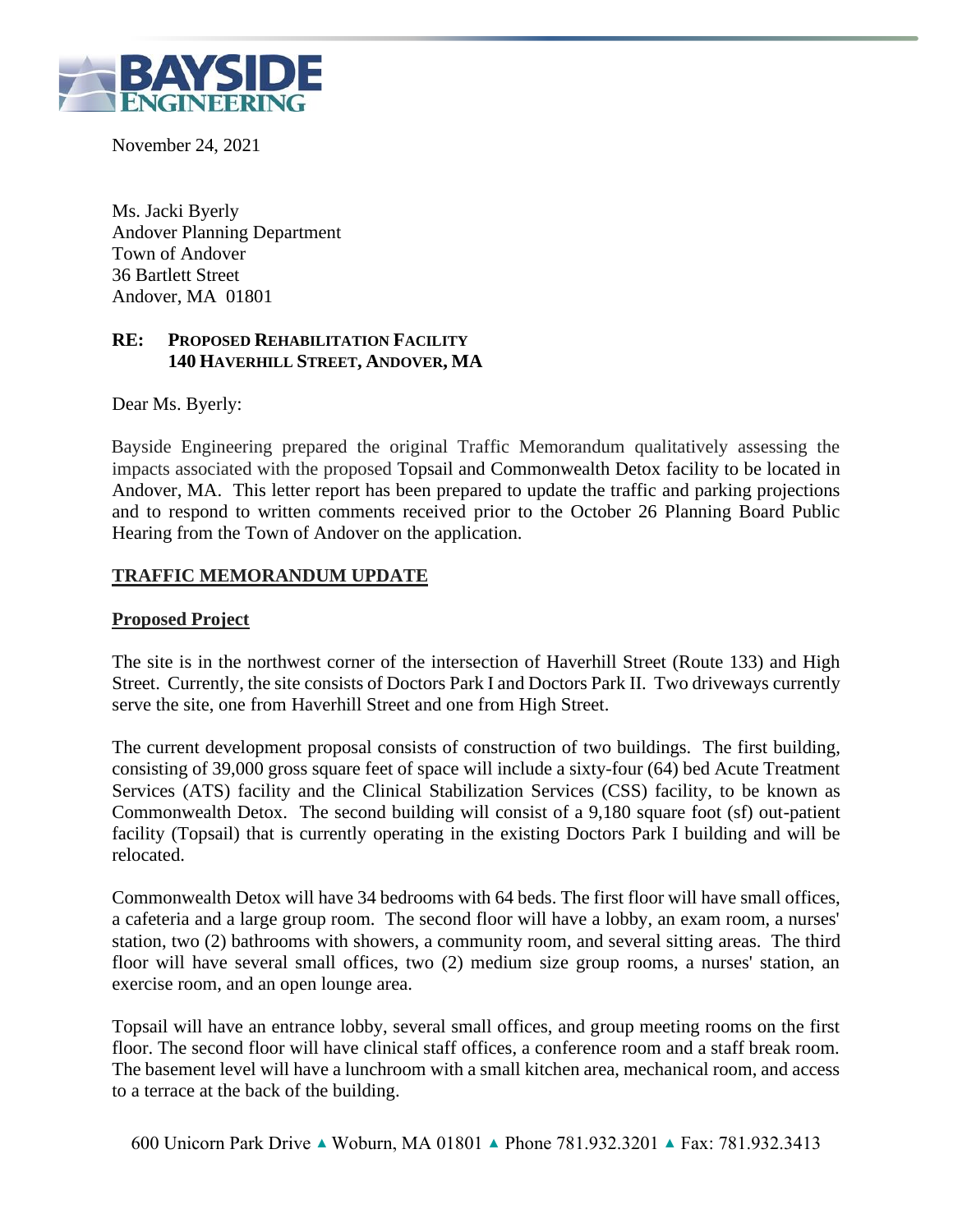The Commonwealth Detox facility will provide the medical equivalent of withdrawal and detoxification services (in-patient) and the non-medical component of addressing withdrawal on an out-patient basis. Topsail provides clinical addiction recovery services.

The two buildings will replace the existing Doctors Park I building. Access would continue to be provided by way of the driveways to Haverhill Street and High Street.

# **Proposed Commonwealth Detox Facility Site Traffic Generation**

To develop the traffic characteristics of the proposed development, available trip-generation statistics published by the Institute of Transportation Engineers (ITE)<sup>1</sup> was researched and projected site operations and employee data were reviewed. The ITE does not contain tripgeneration data for this land use. The closest Land Use Code (LUC) would be a Clinic (LUC 630).

Based on the ITE definition, *'a clinic is a facility that provides limited diagnostic and outpatient care nut is unable to provide prolonged in-house medical and surgical care. A clinic may have a*  lab facility and supporting pharmacy but typically does not have equipment and medical personnel *available at an urgent care site.. A clinic typically offers a wide range of services which makes it distinct from a medical office building that typically houses specialized and individual physicians.'* This does not define the proposed operations for the Commonwealth Detox facility. Commonwealth Detox proposes to operate an Acute Treatment Services (ATS) facility. This is the medical withdrawal/detoxification component. Commonwealth Detox proposes to operate Clinical Stabilization Services (CSS), a nonmedical post-withdrawal component. Both ATS and CSS are regulated by 105 CMR 164.000, Licensure of Substance Abuse Treatment Programs and are all inpatient services. Current Outpatient services will be offered in a separate 9,180 +/- square foot building (Topsail).

The trip generation for the proposed Commonwealth Detox facility was determined based on the expected number of employees, expected site operations and delivery activities. Staffing is summarized in Table 1.

<sup>1</sup>*Trip Generation,* Tenth Edition; Institute of Transportation Engineers; Washington, DC; 2012.

Q:\Projects\21 PROJECTS\2213004 - 140 MEDICO LLC Prop. Rehab Facility, Andover\Correspondence\J. Byerly 112421 F.docx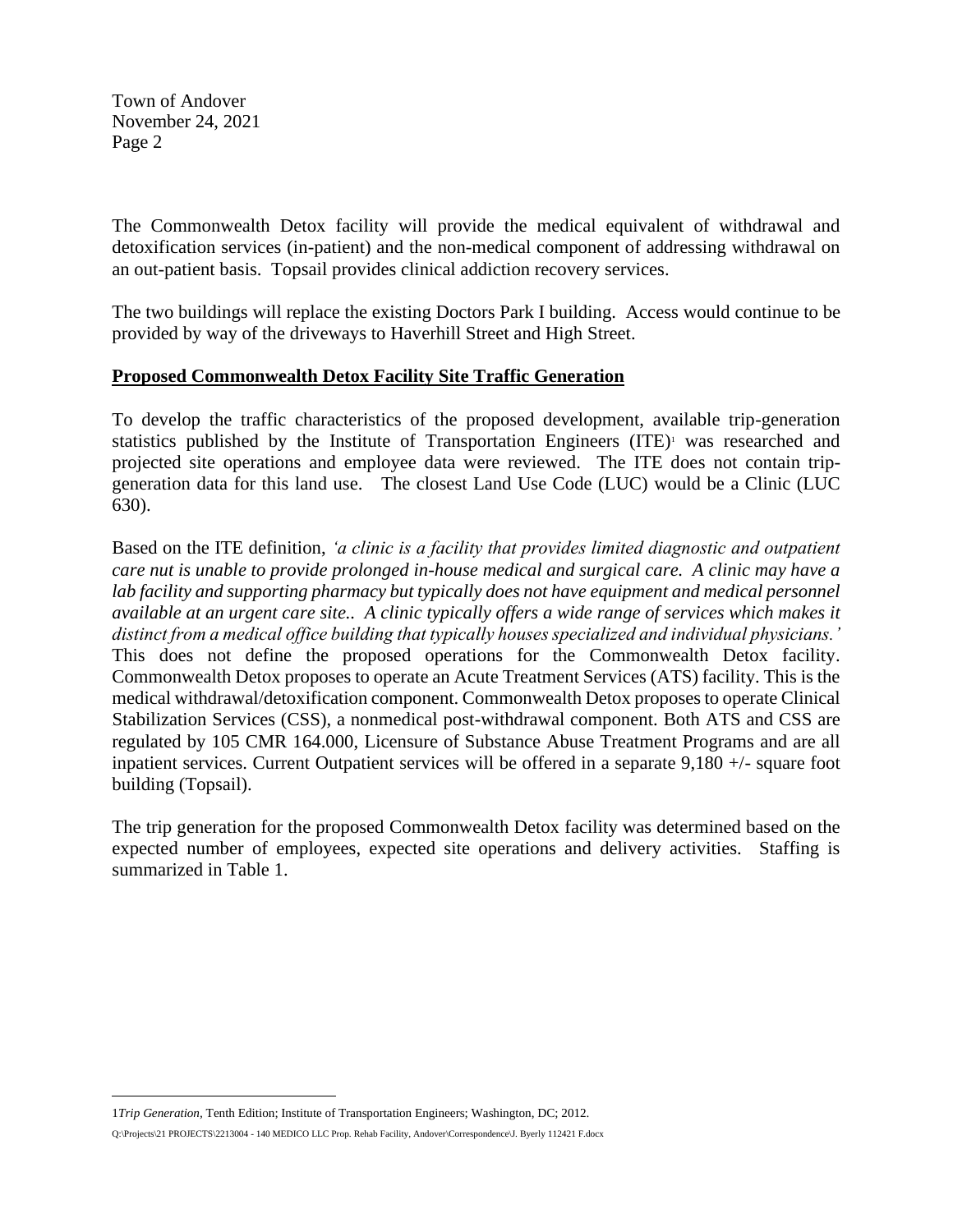# **TABLE 1 COMMONWEALTH DETOX FACILITY EMPLOYEE CHARACTERISTICS <sup>a</sup>**

| <b>Employee Type</b>      | Responsibilities                                                                                                                                                                                        |
|---------------------------|---------------------------------------------------------------------------------------------------------------------------------------------------------------------------------------------------------|
| <b>Medical Director</b>   | Licensed MD in Massachusetts with significant<br>experience treating persons with addiction                                                                                                             |
| <b>Executive Director</b> | Masters level professional with extensive experience<br>leading a r residential addiction treatment program.<br>Approved by Massachusetts Department of<br>Public<br>Health (DPH) as a Program Director |
| Nurse Manager             | MSN with significant experience leading medical<br>team addressing addiction treatment                                                                                                                  |
| <b>Nurse</b>              | Supervisor of each medical shift shall be led<br>by a BSN.                                                                                                                                              |
| <b>Staff Nurse</b>        | RN or LPN approved to dispense medications<br>used in residential treatment.                                                                                                                            |
| <b>Clinical Director</b>  | Master Level licensed independent clinician with a<br>minimum of 4 years of experience supervising<br>clinicians treating persons with addiction                                                        |
| Program Director          | Responsible for the administrative functioning of<br>the program. They also maintain staff schedules<br>and act as the middle manager between the staff<br>and the executive director.                  |
| <b>Nurse Practitioner</b> | Licensed Nurse Practitioners with psychiatric and<br>medical experience specifically in an addiction<br>treatment setting who will provide psychiatric and<br>medical care.                             |
| Counselors                | Masters level and/or licensed substance abuse/mental<br>health counselors meeting all Massachusetts<br>requirements.                                                                                    |
| <b>Case Managers</b>      | B.A. or B.S. level education and experience with<br>treatment planning for persons with addiction.                                                                                                      |

<sup>a</sup>Staffing estimates provided by Commonwealth Centers Detox Inc.

Q:\Projects\21 PROJECTS\2213004 - 140 MEDICO LLC Prop. Rehab Facility, Andover\Correspondence\J. Byerly 112421 F.docx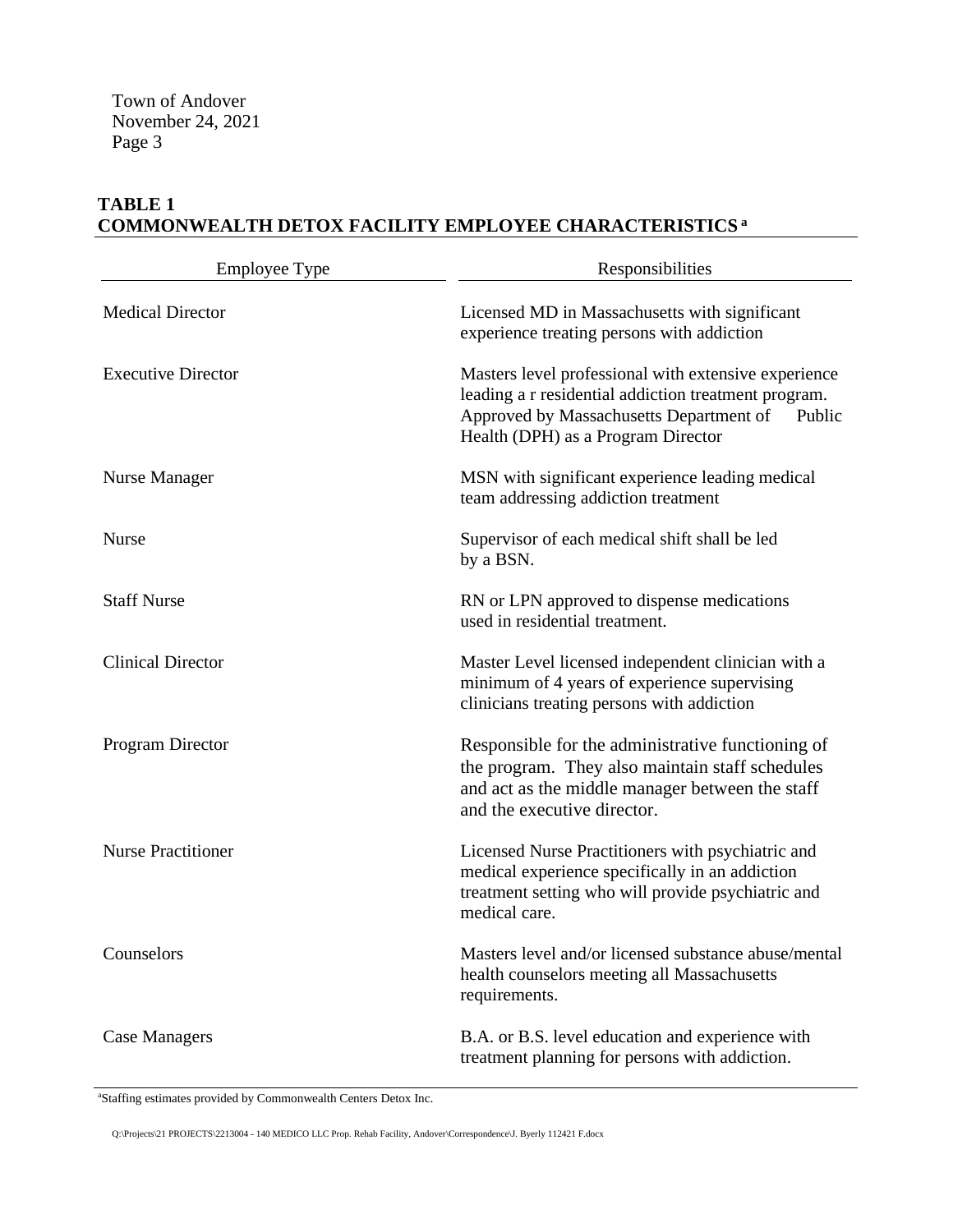# **TABLE 1 (CONT.) COMMONWEALTH DETOX FACILITY EMPLOYEE CHARACTERISTICS <sup>a</sup>**

| <b>Employee Type</b>                 | Responsibilities                                                                                                                                                                                                           |
|--------------------------------------|----------------------------------------------------------------------------------------------------------------------------------------------------------------------------------------------------------------------------|
| <b>Behavioral Health Technicians</b> | High school graduate with experience recovery<br>coaching for persons with addiction.                                                                                                                                      |
| <b>Security Guard</b>                | High school graduate with training in de-escalation<br>tactics, CPR and how to handle aggressive verbal or<br>physical confrontation of any member of the public<br>who tries to enter the facility or harass the clients. |
| Food Service Director                | Required to meet all Massachusetts and Andover<br>regulations and have experience/expertise in dietary<br>factors that enhance the recovery from addictions<br>process.                                                    |
| Receptionist                         | Responsible for to answer the telephone, deal with<br>clients, and greet visitors.                                                                                                                                         |
| Admissions                           | Responsible for seeing to the admission and discharge<br>of patients.                                                                                                                                                      |
| <b>Food Service Staff</b>            | Kitchen staff responsible for preparing patient meals.                                                                                                                                                                     |

<sup>a</sup>Staffing estimates provided by Commonwealth Centers Detox Inc.

The number of nurses, behavioral health technicians, case managers and counselors required for the facility are established by federal regulations and are established based on the number of beds in the facility. Attached at the end of this letter is a typical staffing schedule for these employees, which was also used to determine traffic generation for the facility.

The nursing schedule will be split into three shifts (7:00 AM to 3:00 PM, 3:00 PM to 11:00 PM and 11:00 PM to 7:00 AM) with generally two (2) nurses per shift for the ATS facility. A third nurse would be on duty for the CSS facility from 12:00 noon to 4:00 PM.

Four (4) behavioral health technicians would work each shift as well, two (2) in the ATS facility and two (2) in the CSS facility.

Eight (8) case managers would work each day. Working hours would vary from 7:00 AM to 3:00 PM (three (3) managers), 9:00 AM to 5:00 PM (two (2) managers), 11:00 AM to 7:00 PM (three (3) managers). Six (6) case managers would be associated with the ATS facility and two (2)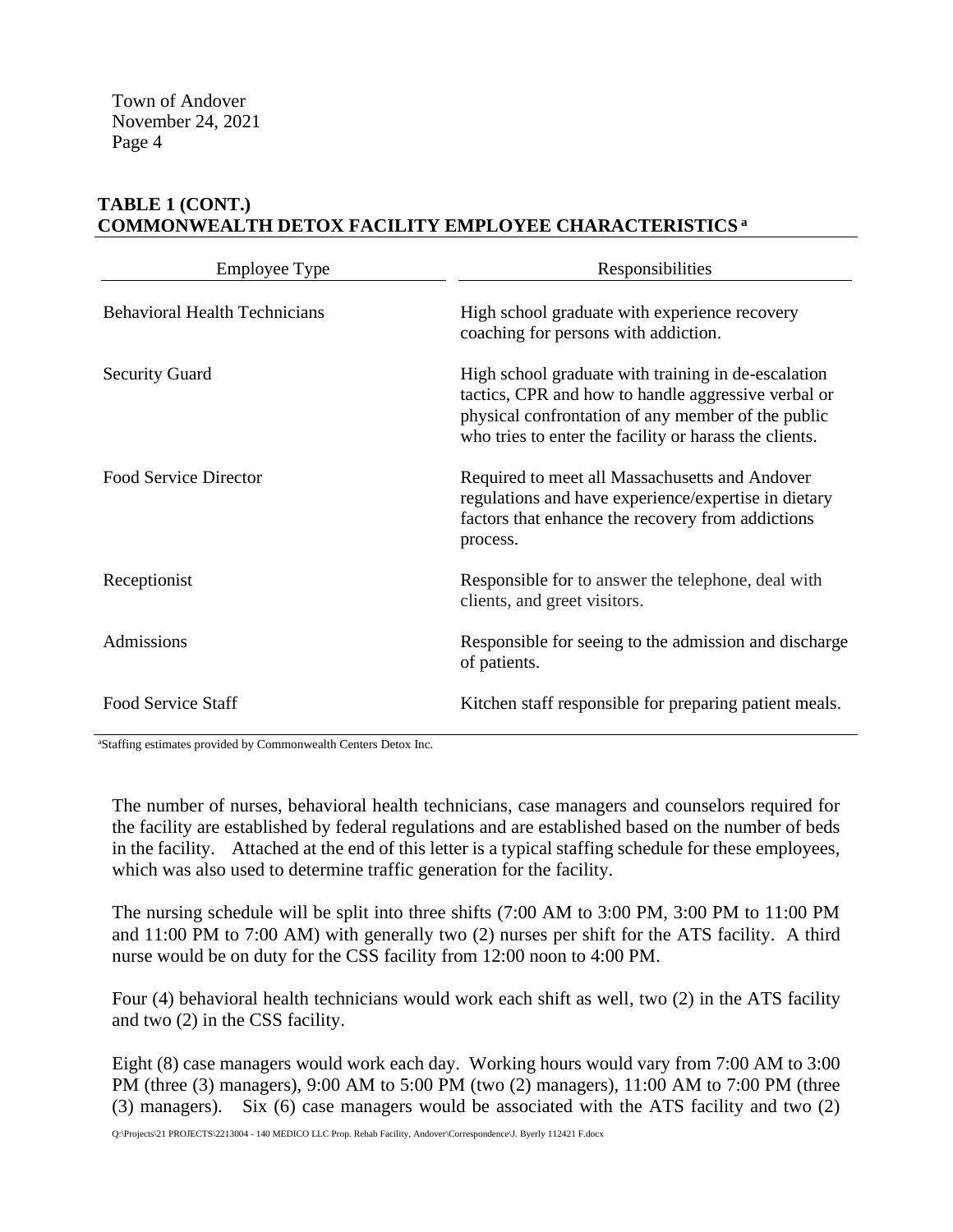would be associated with the CSS facility.

Counselors similarly would work from 7:00 AM to 3:00 PM (two (2) counselors), 9:00 AM to 5:00 PM (two (2) counselors), and 11:00 AM to 7:00 PM (two (2) counselors). All six (6) counselors would be associated with the CSS facility.

Administrative staff typically works from 9:00 AM to 5:00 PM. This includes one (1) Executive Director, one (1) Medical Director, one (1) Clinical Director, two (2) Program Directors (one for the ATS facility and one for the CSS facility), one (1) Nurse Manager, one (1) Food Service Director, two (2) admissions staff, one (1) receptionist, two (2) food service staff, and up to three (3) nurse practitioners (one (1) nurse practitioner per day shift but need two to three full time equivalents to provide the coverage). This yields a total administrative staff of thirteen (13) staff.

There will be three (3) security guards (one (1) per shift  $(7:00 \text{ AM to } 3:00 \text{ PM}, 3:00 \text{ PM to } 11:00$ PM and 11:00 PM to 7:00 AM)).

Daily deliveries of food/beverage, office supplies, linen, medical supplies and waste pickup is expected as follows:

- One weekly delivery for linens,
- Twice a week delivery for food items from Sysco,
- One weekly dumpster pick-up,
- Two to three times per week there are other weekly medical deliveries/pick-ups (Quest Diagnostics picking up blood/urine samples, etc.)

This yields approximately eight (8) trips a day (four (4) vehicles entering and four (4) vehicles exiting) assuming the case where all deliveries/trash pick-up occurred in a single day.

Patient admissions and discharges are expected to average five (5) per day. These are expected to typically occur between 10:00 AM and 6:00 PM.

There is a small cleaning staff. One cleaner works the first 8-hour shift (7:00 AM to 3:00 PM) and a second works the second 8-hour shift (3:00 PM to 11:00 PM).

Using the above information and increasing the daily numbers to account for miscellaneous trips (10% contingency), the projects traffic generation was determined as summarized in Table 2. The trip generation worksheets are attached.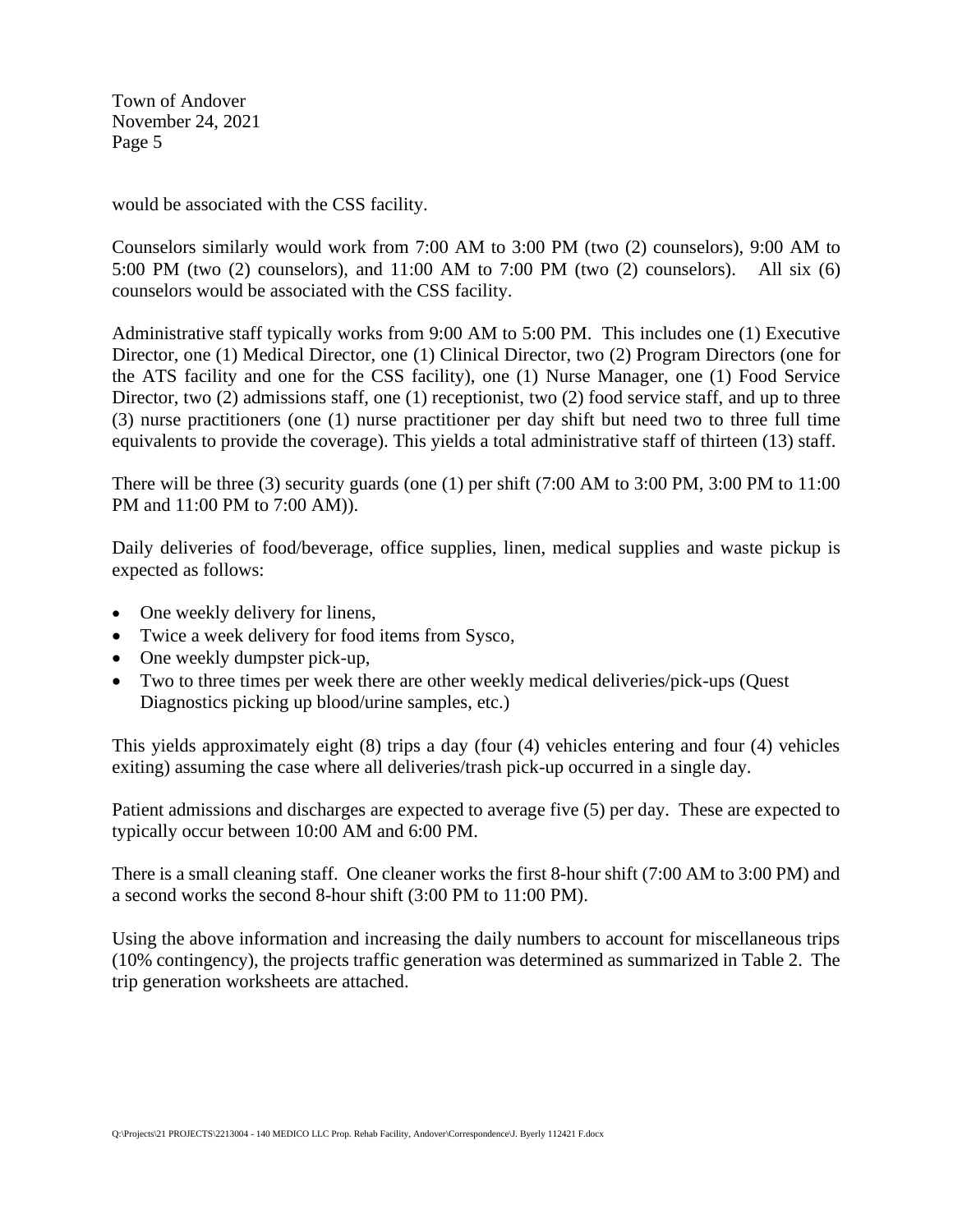# **TABLE 2 COMMONWEALTH DETOX FACILITY TRIP-GENERATION SUMMARY**

|                                   | <b>Proposed Facility</b> |
|-----------------------------------|--------------------------|
| Daily                             | 148                      |
| <b>Weekday Morning Peak Hour:</b> |                          |
| Entering                          | 17                       |
| Exiting                           | $\frac{8}{25}$           |
| Total                             |                          |
| <b>Weekday Evening Peak Hour:</b> |                          |
| Entering                          | 1                        |
| Exiting                           | <u> 19</u>               |
| Total                             | 20                       |
|                                   |                          |

#### **Proposed Topsail Facility Site Traffic Generation**

The trip generation for the proposed out-patient facility was also determined based on the expected number of employees, expected site operations and delivery activities. Again, the ITE does not contain trip-generation data for this land use.

The existing outpatient operates on a daily basis with approximately sixteen (16) employees. These include a medical director, a clinical director, a program director, five (5) licensed clinicians and approximately seven (7) to eight (8) support staff. Staffing is summarized in Table 3.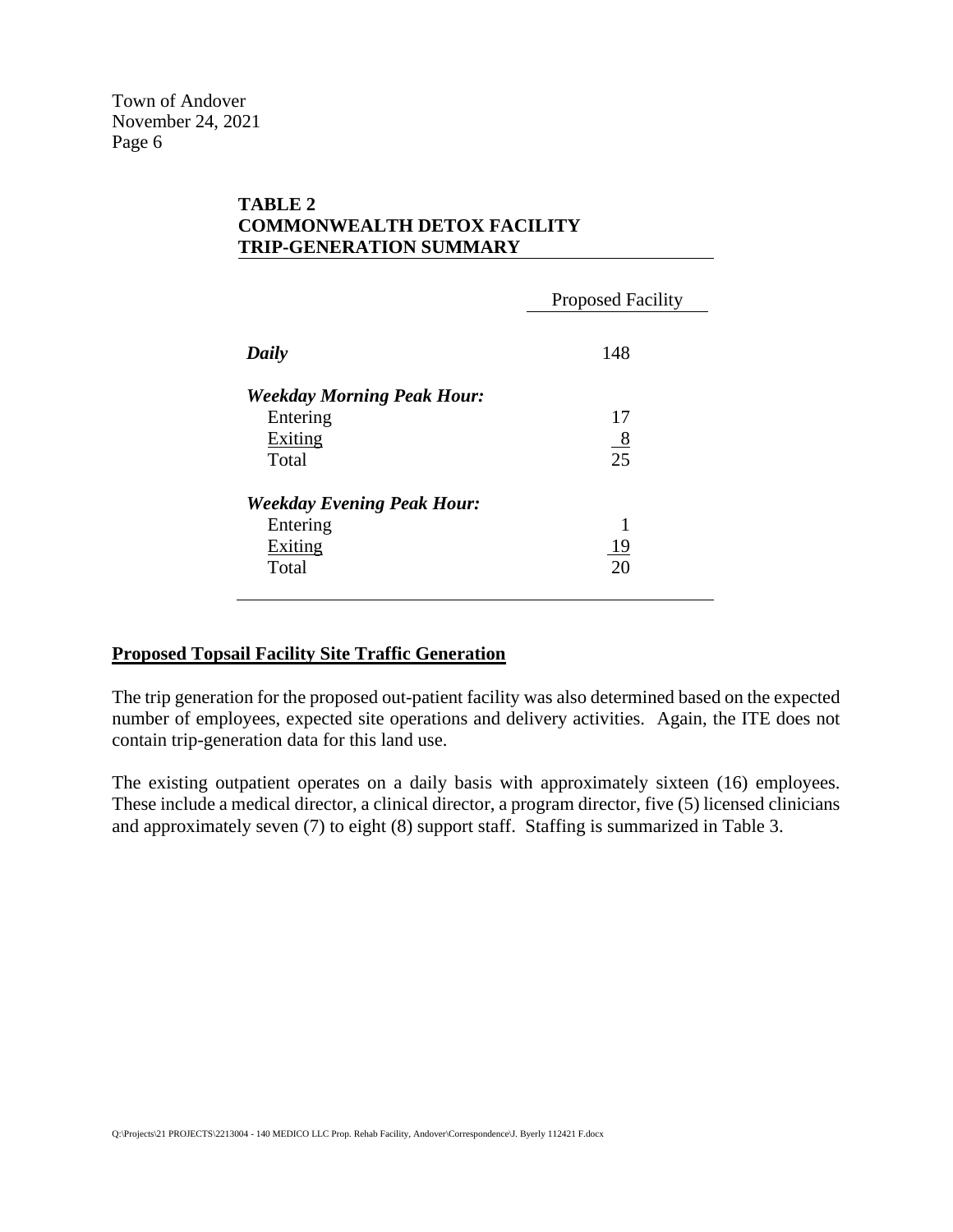# **TABLE 3 TOPSAIL FACILITY EMPLOYEE CHARACTERISTICS <sup>a</sup>**

| <b>Employee Type</b>                 | Responsibilities                                                                                                                                                                                 |
|--------------------------------------|--------------------------------------------------------------------------------------------------------------------------------------------------------------------------------------------------|
| <b>Medical Director</b>              | Licensed MD in Massachusetts with significant<br>experience treating persons with addiction.                                                                                                     |
| <b>Executive Director</b>            | Masters level professional with extensive experience<br>leading outpatient addiction treatment program.<br>Approved by Massachusetts Department of Public<br>Health (DPH) as a Program Director. |
| <b>Clinical Director</b>             | Master Level licensed independent clinician.                                                                                                                                                     |
| Program Director                     | Responsible for the administrative functioning of<br>the program. They also maintain staff schedules<br>and act as the middle manager between the staff<br>and the executive director.           |
| <b>Nurse Practitioner</b>            | Licensed Nurse Practitioners with psychiatric and<br>medical experience specifically in an addiction<br>treatment setting who will provide psychiatric and<br>medical care.                      |
| Counselors                           | Masters level and/or licensed substance abuse/mental<br>health counselors meeting all Massachusetts<br>requirements.                                                                             |
| <b>Behavioral Health Technicians</b> | High school graduate with experience recovery<br>coaching for persons with addiction.                                                                                                            |

<sup>a</sup>Staffing estimates provided by Commonwealth Centers Detox Inc.

Services are provided during the day from 8:45 AM to 3:45 PM. The employees drive to the facility and some patients are typically driven in a fifteen (15) seat passenger van while others drive themselves. Those patients who drive themselves currently range from approximately fifteen (15) to twenty (20) clients.

There is an evening program three (3) nights a week (Monday, Wednesday and Thursday from 6:00 to 9:00 PM. Two (2) staff members run the program with approximately fifteen (15) to twenty (20) clients.

Q:\Projects\21 PROJECTS\2213004 - 140 MEDICO LLC Prop. Rehab Facility, Andover\Correspondence\J. Byerly 112421 F.docx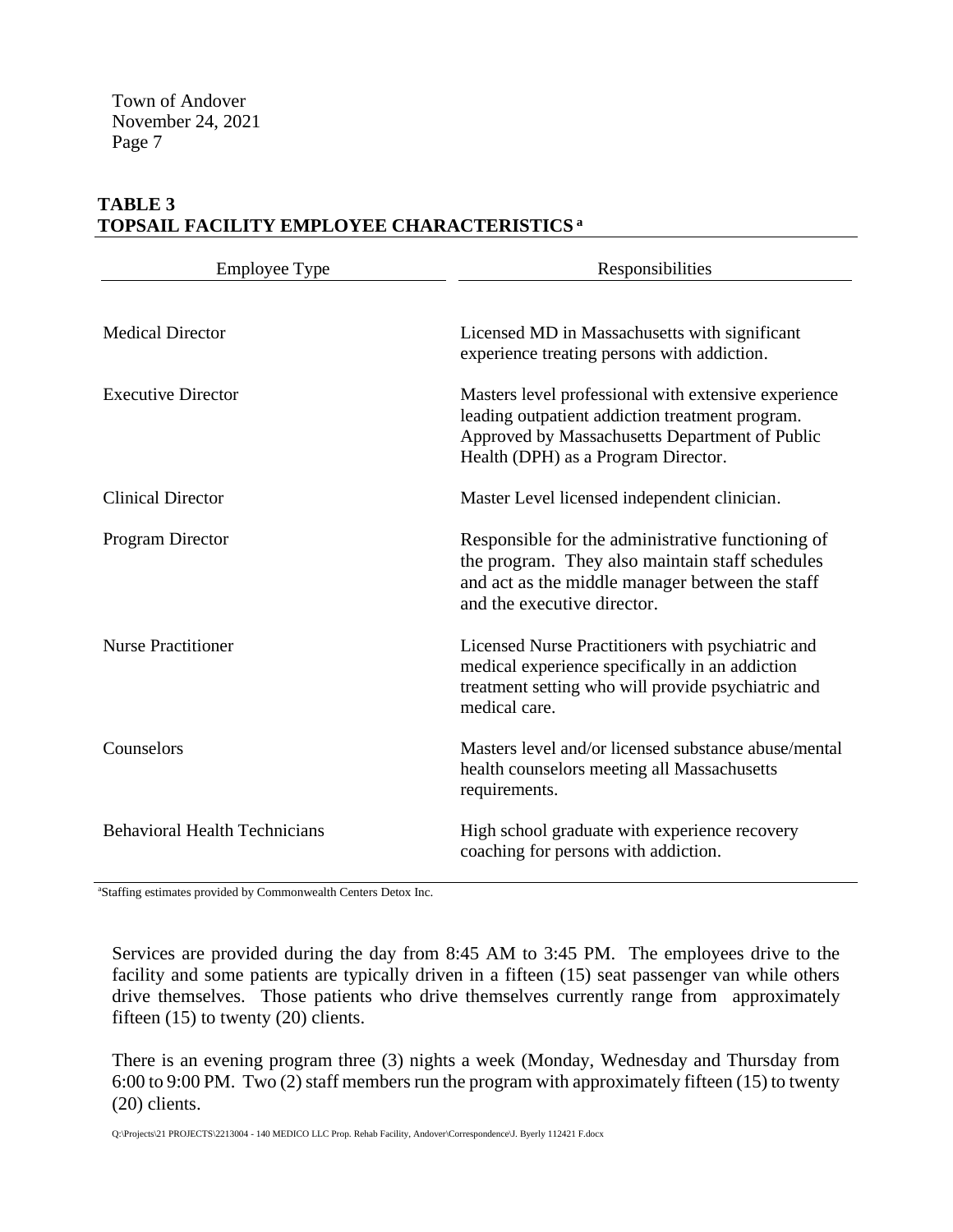$T$ 

A small cleaning crew comes in on weekends (generally two to three people) to clean the facility.

Using the above information and increasing the daily numbers to account for miscellaneous trips (10% contingency), the projects traffic generation was determined as summarized in Table 4. The trip generation worksheets are attached.

| <b>TOPSAIL</b><br><b>TRIP-GENERATION SUMMARY</b> |                      |
|--------------------------------------------------|----------------------|
|                                                  | Proposed<br>Facility |
| Daily                                            | 80                   |
| <b>Weekday Morning Peak Hour:</b>                |                      |
| Entering                                         | 40                   |
| Exiting                                          | $\frac{0}{40}$       |
| Total                                            |                      |
| <b>Weekday Evening Peak Hour:</b>                |                      |
| Entering                                         | 0                    |
| Exiting                                          | $\overline{0}$       |
| Total                                            |                      |

Table 5 summarizes the combined Commonwealth Detox and Topsail projected traffic generation.

On a typical weekday, the proposed Commonwealth Detox and Topsail facilities are expected to generate 228 daily vehicle trips (114 vehicles entering and 114 vehicles exiting). During the weekday morning peak hour, 65 vehicle trips (57 entering and 8 vehicles exiting) are expected. During the weekday evening peak hour, 20 vehicle trips (1 vehicle entering and 19 vehicles exiting) are expected. Most of this traffic is expected to be automobiles.

Based on the nature of Topsail's facility's operations, no traffic is generated during the weekday evening peak hour.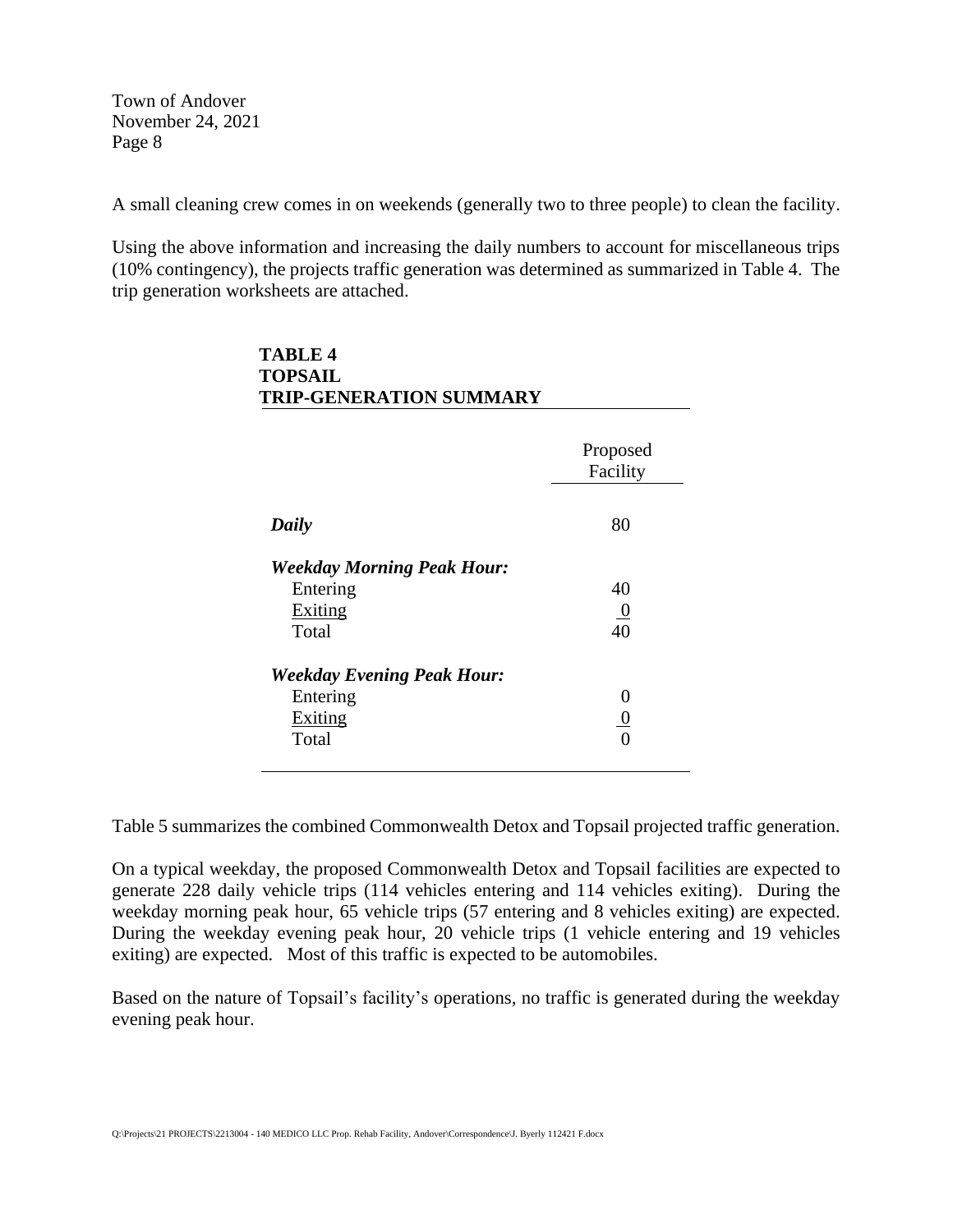#### **TABLE 5 COMMONWEALTH DETOX AND TOPSAIL FACILITY TRIP-GENERATION SUMMARY**

|                                   | Proposed                |
|-----------------------------------|-------------------------|
|                                   | Commonwealth            |
|                                   | Detox and               |
|                                   | <b>Topsail Facility</b> |
|                                   |                         |
| Daily                             | 228                     |
| <b>Weekday Morning Peak Hour:</b> |                         |
| Entering                          | 57                      |
| Exiting                           | $_{8}$                  |
| Total                             | 65                      |
| <b>Weekday Evening Peak Hour:</b> |                         |
| Entering                          | 1                       |
| Exiting                           | <u>19</u>               |
| Total                             | 20                      |
|                                   |                         |

#### **Conclusion**

The Commonwealth Detox and Topsail facilities are located on the north side of Haverhill Street and west of High Street.

During the weekday morning peak hour, 55 vehicle trips (55 entering and 0 vehicles exiting) are expected. During the weekday evening peak hour, 21 vehicle trips (1 vehicle entering and 20 vehicles exiting) are expected. Most of this traffic is expected to be automobiles.

Compared to estimated traffic generation from Doctors Park I as a medical office building, the proposed traffic generation is substantially lower and is attributed to the nature of the operations of the Commonwealth Detox and Topsail facilities.

It is recommended that driveways continue to consist of one entering and one exiting lane. Vegetation or proposed landscaping along Haverhill Street and along High Street in front of the site and within the layout should be cleared and maintained to maintain sight distances.

Review of the proposed Commonwealth Detox and Topsail facilities and access plan shows that in relation to roadway capacity, traffic safety, and traffic impacts upon the surrounding roadway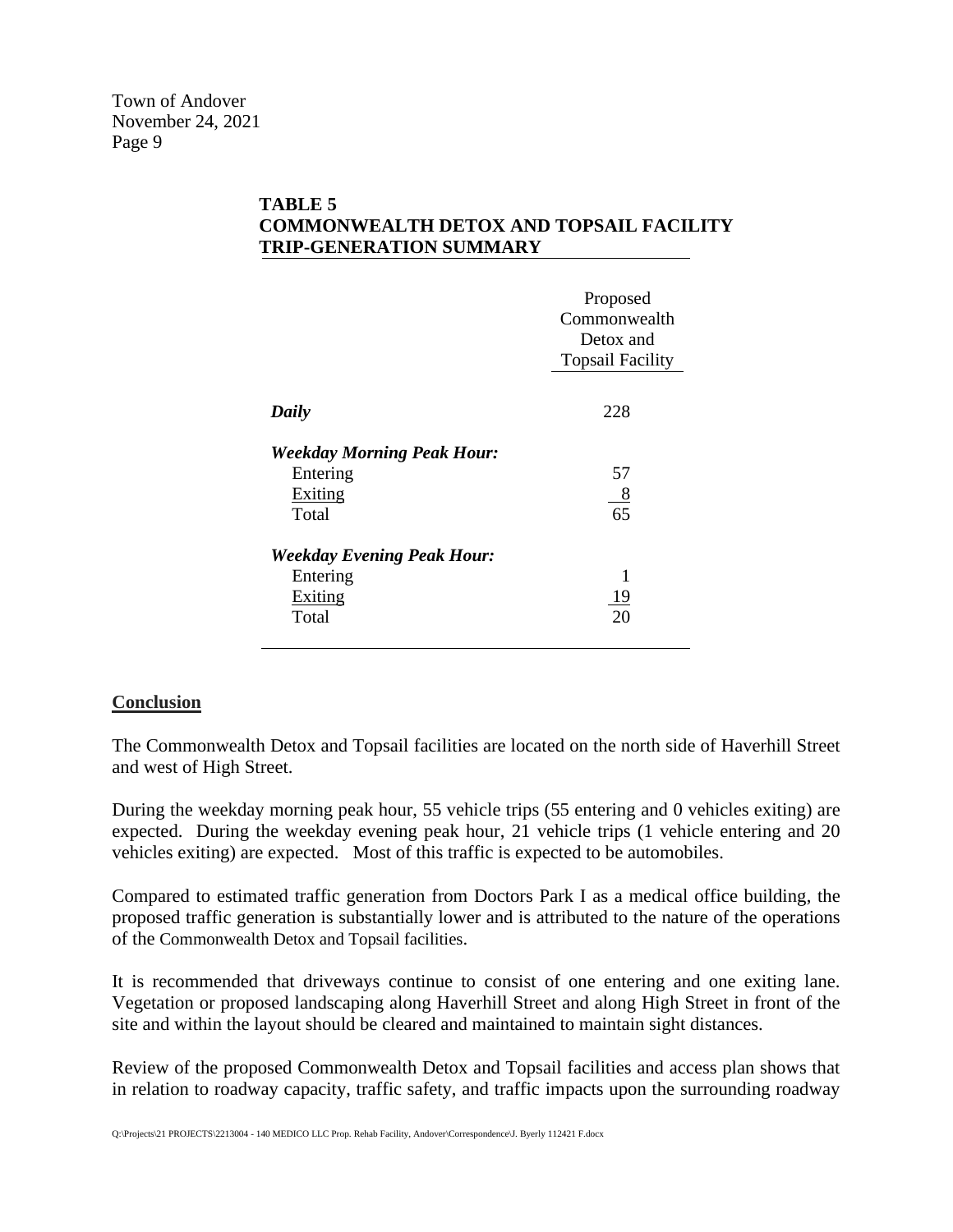network, the proposed project will meet safety standards and have a minimal impact on existing traffic conditions. With the proposed access, in conjunction with maintaining sight distances from the driveways (clear sight lines along frontage), safe and efficient access can be provided to the clienteles of the proposed Commonwealth Detox and Topsail facilities and to the motoring public in the area.

#### **RESPONSE TO WRITTEN COMMENTS**

Several comments were submitted to the Andover Planning Department after the September 28, 2021 Andover Planning Board Public Hearing for the project. These comments are contained below with appropriate responses.

- Comment No. 1 Revise or replace the Bayside Engineering Report so that the information provided is consistent and accurate with the Petitioner's Planning and ZBA Board presentations and other written submittals.
- *Response: This letter has been prepared to update the traffic generation and to reconcile the proposed employee count and descriptions.*
- Comment No. 2 Request Bayside Engineering to provide supporting documentation for the selection and application of the Land Use Codes for both the current and proposed facilities that match classifications of the Institute of Transportation Engineers (ITE).
- *Response: There are three (3) ITE Land Use Codes (LUC) related to medical facilities. They are LUC 610 – Hospital, LUC 630 – Clinic and LUC 720 – Medical-Dental Office Building. Copies of the definitions of these three uses are attached.*

*A review of these uses indicates that LUC 720 most closely resembles the Doctors Park I building as historically, it was used as medical office space (based on sales information, there are nine medical condominium units in the building).*

*Based on the ITE definition, 'a clinic is a facility that provides limited diagnostic and outpatient care nut is unable to provide prolonged in-house medical and surgical care. A clinic may have a lab facility and supporting pharmacy but typically does not have equipment and medical personnel available at an urgent care site.. A clinic typically offers a wide range of services which makes it distinct from a medical office building that typically houses specialized and individual physicians.' This does not define the proposed operations for the Commonwealth Detox facility. Commonwealth*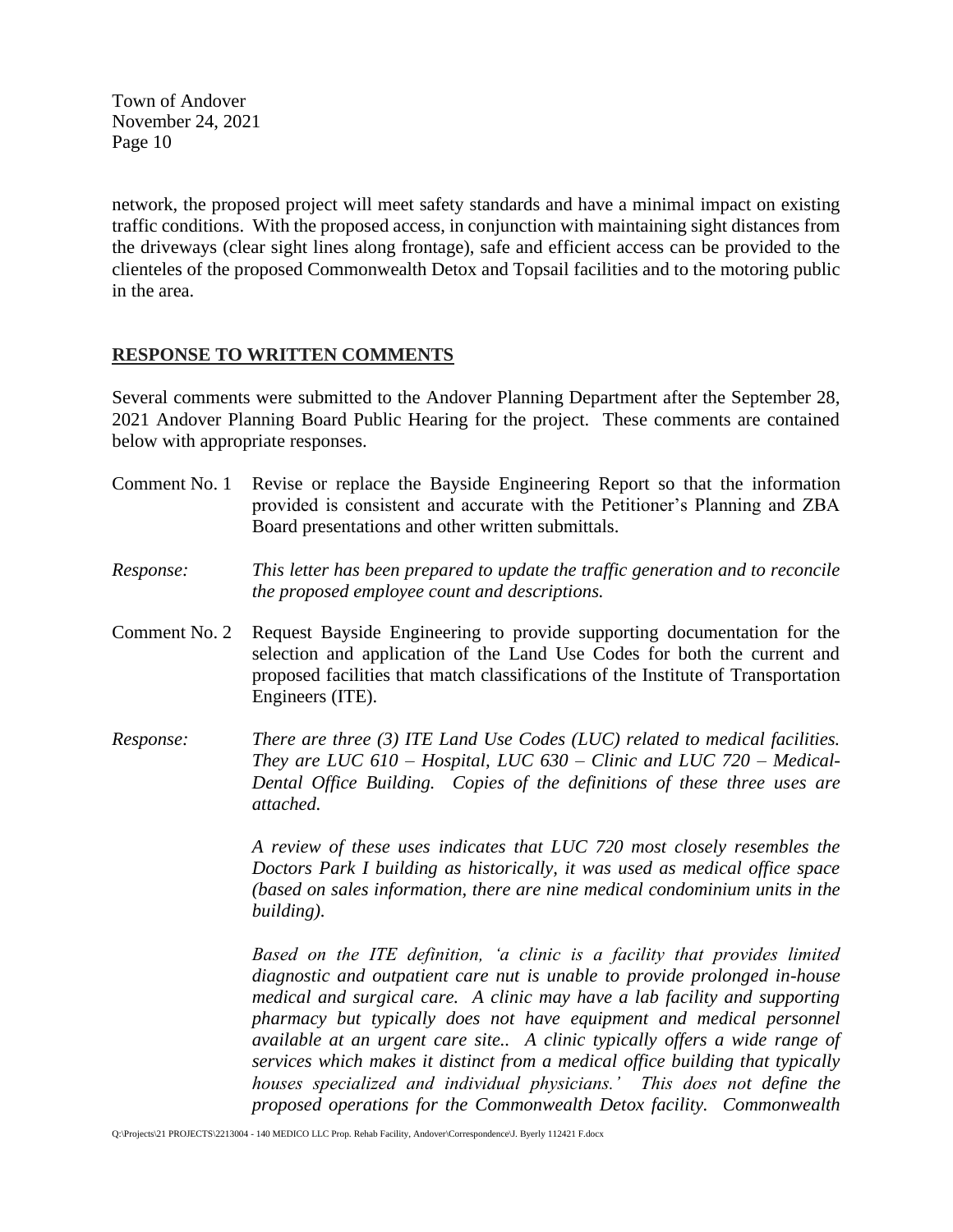> *Detox proposes to operate an Acute Treatment Services (ATS) facility. This is the medical withdrawal/detoxification component. Commonwealth Detox proposes to operate Clinical Stabilization Services (CSS), a nonmedical postwithdrawal component. Both ATS and CSS are regulated by 105 CMR 164.000, Licensure of Substance Abuse Treatment Programs and are all inpatient services. Current Outpatient services will be offered in a separate 9,180 +/ square foot building (Topsail).*

- Comment No. 3 Request Bayside Engineering to generate a complete, best and final list of the total number of all employees and their characteristics or titles for both proposed facilities.
- *Response: The total number of all employees and their characteristics or titles for both proposed facilities are included in the first section of this letter.*
- Comment No. 4 Request Bayside Engineering to provide a traffic study for Haverhill Street that determines the additional traffic impact that the new facilities will generate from the current traffic volume, not previous occupant traffic volumes.
- *Response: A full traffic study has not been prepared. A comparison of the existing use, assumed to be fully occupied, to the proposed use indicates substantially lower traffic generation and a full traffic study is not warranted. The ITE suggests that land development projects that generate more than 100 peak hour peak direction trips should prepare a traffic impact study. ITE's rationale is that 100 vehicles per hour are of a magnitude that can change the level-of-service (LOS) of an existing intersection approach 2 .*
- Comment No. 5 Request Bayside Engineering to incorporate the impact of other Haverhill Street related developments (i.e., 100-400 Brickstone Square Lab Facility Building and 7 Tantallon Road Redevelopment) on Haverhill Street into the revised traffic report.
- *Response: Bayside obtained the Traffic Assessment prepared by McMahon Associates for the Proposed Lab. This assessment indicated that there will be six (6) additional vehicles added to Haverhill Street (Route 133) during the weekday morning peak hour (one (1) eastbound and five (5) westbound). During the weekday evening peak hour, seven (7) additional vehicles would be added to Haverhill Street (six (6) eastbound and one (1) westbound). This equates to approximately one (1) additional bi-directional vehicle every ten (10) minutes during the peak hours. A volume increase that would not be noticed.*

<sup>2</sup> *Manual of Transportation Engineering Studies;* Institute of Transportation Engineers; Washington, D.C.; 2010; p. 465.

Q:\Projects\21 PROJECTS\2213004 - 140 MEDICO LLC Prop. Rehab Facility, Andover\Correspondence\J. Byerly 112421 F.docx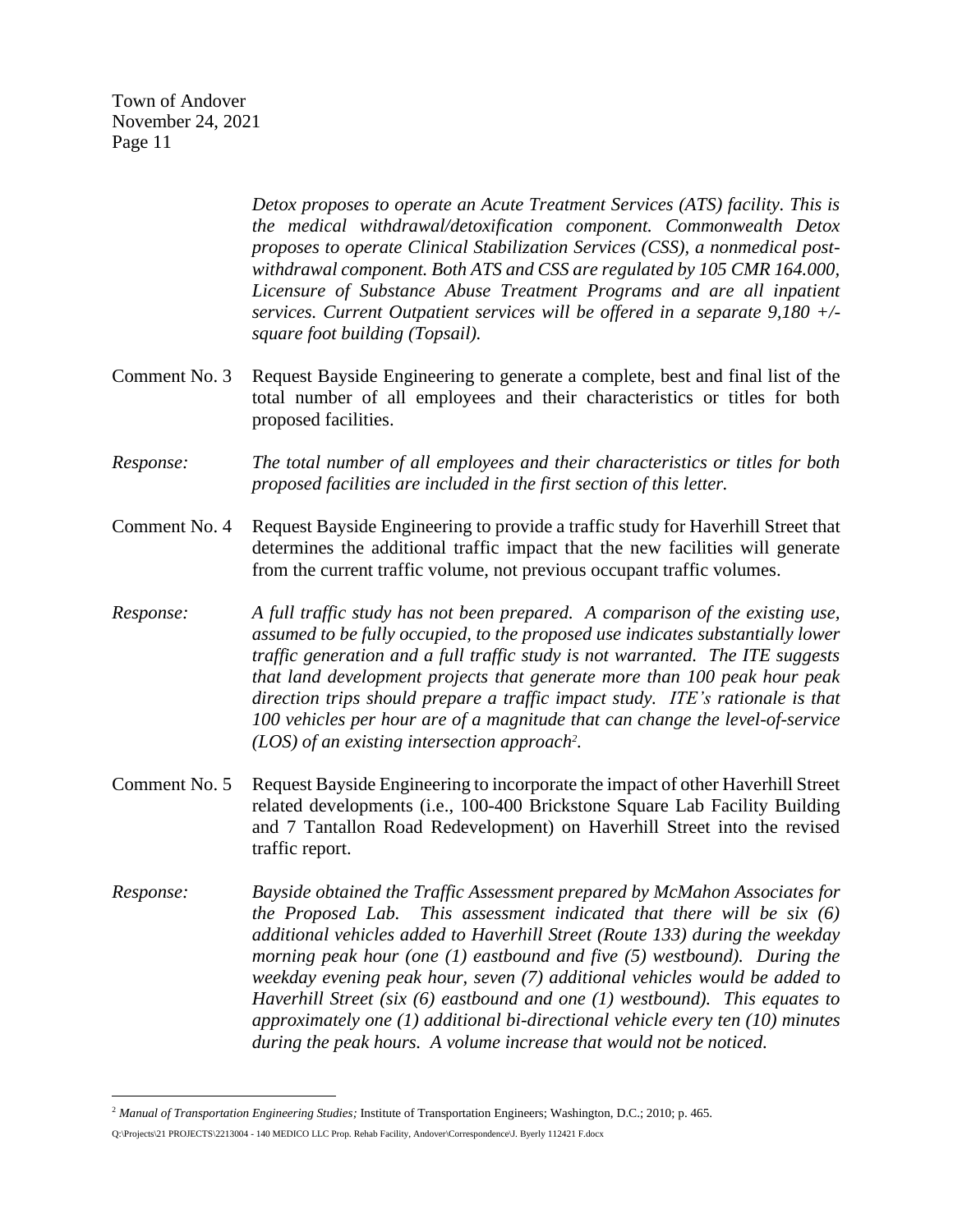> *No traffic assessment was performed for the 7 Tantallon Road project. This project consists of the construction of twenty-four (24) residential dwelling units. The existing building will be razed, and a new building constructed, incorporating portions of the existing architectural elements of the existing building.*

> *As no traffic assessment was performed or required by the Andover Planning Board, traffic generation data form the ITE was reviewed. This data indicated that the twenty-four (24) residential dwelling units would conservatively generate thirty (30) vehicles during the weekday morning peak hour (seven (7) vehicles entering and twenty-three (23) vehicles exiting). During the weekday evening peak hour, thirty-one (31) vehicles would conservatively be generated (nineteen (19) vehicles entering and twelve (12) vehicles exiting). Using data from the McMahon study, peak hour directional flow on Haverhill Street is close to 50/50, which would assign fifteen (15) trips to/from the east on Haverhill during the weekday morning peak hour and approximately sixteen (16) trips to/from the east on Haverhill during the weekday evening peak hour. This would add approximately twelve (12) vehicles eastbound during the morning peak hour and approximately ten (10) vehicles westbound during the weekday evening peak hour. This equates to approximately one (1) additional bi-directional vehicle every five (5) minutes during the peak hours. A volume increase that would not be noticed.*

If you have any questions, feel free to give me a call.

Sincerely,

BAYSIDE ENGINEERING, INC.

Kenneth P. Cram, P.E. Director, Traffic Engineering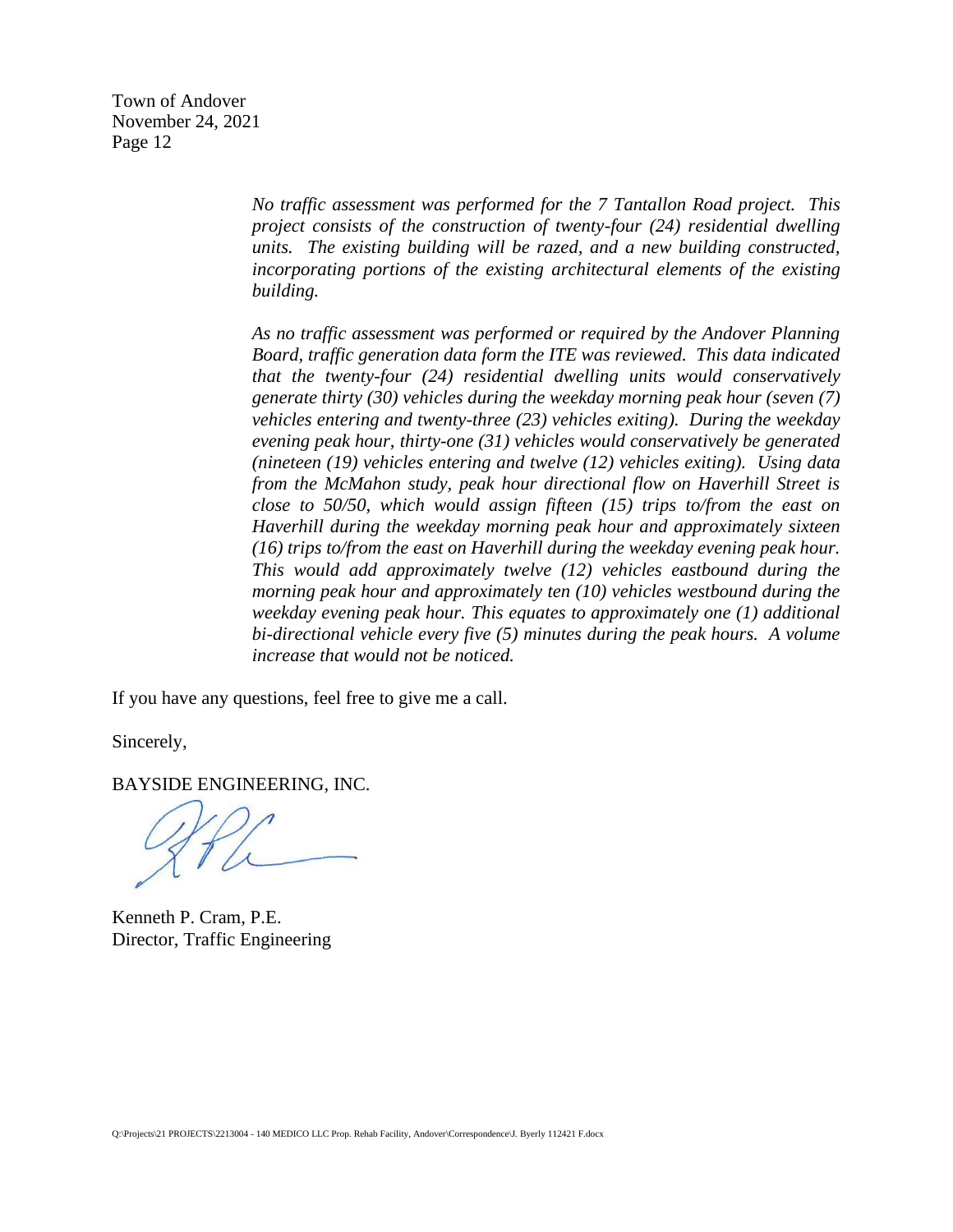#### **Andover Medico 140 LLC Commonwealth Detox (ATS/CSS) Trip Generation Calculations**

| Weekday        | <b>Nurse</b>   |                | <b>Behavioral Health Techs</b> |                  |                         | <b>Case Managers</b> |                | <b>Counselors</b> |                | Kitchen/Maintenance |             | <b>Administration/Security</b> |     | <b>Deliveries</b> |                | <b>Patient Admissions</b> | <b>Patient Discharges</b> |                         | Janitorial |              |                         | <b>Total</b>            |
|----------------|----------------|----------------|--------------------------------|------------------|-------------------------|----------------------|----------------|-------------------|----------------|---------------------|-------------|--------------------------------|-----|-------------------|----------------|---------------------------|---------------------------|-------------------------|------------|--------------|-------------------------|-------------------------|
| Time           | $\ln$          | Out            | ln2                            | Out <sub>2</sub> | In3                     | Out3                 | ln4            | Out4              | In5            | Out <sub>5</sub>    | In6         | Out6                           | In7 | Out7              | In8            | Out8                      | In9                       | Out9                    | ln 10      | <b>Out10</b> | ln102                   | <b>Out102</b>           |
| 12:00-12:15 AM |                |                |                                |                  |                         |                      |                |                   |                |                     |             |                                |     |                   |                |                           |                           |                         |            |              | $\mathbf 0$             | $\mathbf 0$             |
| 12:15-12:30 AM |                |                |                                |                  |                         |                      |                |                   |                |                     |             |                                |     |                   |                |                           |                           |                         |            |              | $\mathbf 0$             | $\mathbf 0$             |
| 12:30-12:45 AM |                |                |                                |                  |                         |                      |                |                   |                |                     |             |                                |     |                   |                |                           |                           |                         |            |              | $\mathbf{0}$            | $\mathbf{0}$            |
| 12:45-1:00 AM  |                |                |                                |                  |                         |                      |                |                   |                |                     |             |                                |     |                   |                |                           |                           |                         |            |              | $\mathbf 0$             | $\mathbf{0}$            |
| 1:00-1:15 AM   |                |                |                                |                  |                         |                      |                |                   |                |                     |             |                                |     |                   |                |                           |                           |                         |            |              | $\mathbf{0}$            | $\mathbf{0}$            |
| 1:15-1:30 AM   |                |                |                                |                  |                         |                      |                |                   |                |                     |             |                                |     |                   |                |                           |                           |                         |            |              | $\mathbf 0$             | $\mathbf 0$             |
| 1:30-1:45 AM   |                |                |                                |                  |                         |                      |                |                   |                |                     |             |                                |     |                   |                |                           |                           |                         |            |              | $\mathbf{0}$            | $\mathbf{0}$            |
| 1:45-2:00 AM   |                |                |                                |                  |                         |                      |                |                   |                |                     |             |                                |     |                   |                |                           |                           |                         |            |              | $\mathbf 0$             | $\mathbf{0}$            |
| 2:00-2:15 AM   |                |                |                                |                  |                         |                      |                |                   |                |                     |             |                                |     |                   |                |                           |                           |                         |            |              | $\mathbf{0}$            | $\mathbf{0}$            |
| 2:15-2:30 AM   |                |                |                                |                  |                         |                      |                |                   |                |                     |             |                                |     |                   |                |                           |                           |                         |            |              | $\mathbf 0$             | $\mathbf 0$             |
| 2:30-2:45 AM   |                |                |                                |                  |                         |                      |                |                   |                |                     |             |                                |     |                   |                |                           |                           |                         |            |              | $\mathbf{0}$            | $\mathbf{0}$            |
| 2:45-3:00 AM   |                |                |                                |                  |                         |                      |                |                   |                |                     |             |                                |     |                   |                |                           |                           |                         |            |              | $\mathbf 0$             | $\mathbf{0}$            |
| 3:00-3:15 AM   |                |                |                                |                  |                         |                      |                |                   |                |                     |             |                                |     |                   |                |                           |                           |                         |            |              | $\mathbf 0$             | $\mathbf{0}$            |
| 3:15-3:30 AM   |                |                |                                |                  |                         |                      |                |                   |                |                     |             |                                |     |                   |                |                           |                           |                         |            |              | $\mathbf 0$             | $\mathbf 0$             |
| 3:30-3:45 AM   |                |                |                                |                  |                         |                      |                |                   |                |                     |             |                                |     |                   |                |                           |                           |                         |            |              | $\mathbf{0}$            | $\mathbf{0}$            |
| 3:45-4:00 AM   |                |                |                                |                  |                         |                      |                |                   |                |                     |             |                                |     |                   |                |                           |                           |                         |            |              | $\mathbf 0$             | $\mathbf 0$             |
| 4:00-4:15 AM   |                |                |                                |                  |                         |                      |                |                   |                |                     |             |                                |     |                   |                |                           |                           |                         |            |              | $\mathbf{0}$            | $\mathbf 0$             |
| 4:15-4:30 AM   |                |                |                                |                  |                         |                      |                |                   |                |                     |             |                                |     |                   |                |                           |                           |                         |            |              | $\mathbf 0$             | $\mathbf 0$             |
| 4:30-4:45 AM   |                |                |                                |                  |                         |                      |                |                   |                |                     |             |                                |     |                   |                |                           |                           |                         |            |              | $\Omega$                | $\mathbf{0}$            |
| 4:45-5:00 AM   |                |                |                                |                  |                         |                      |                |                   |                |                     |             |                                |     |                   |                |                           |                           |                         |            |              | $\mathbf 0$             | $\mathbf{0}$            |
| 5:00-5:15 AM   |                |                |                                |                  |                         |                      |                |                   |                |                     |             |                                |     |                   |                |                           |                           |                         |            |              | $\mathbf{0}$            | $\Omega$                |
| 5:15-5:30 AM   |                |                |                                |                  |                         |                      |                |                   |                |                     |             |                                |     |                   |                |                           |                           |                         |            |              | $\mathbf 0$             | $\mathbf 0$             |
| 5:30-5:45 AM   |                |                |                                |                  |                         |                      |                |                   |                |                     |             |                                |     |                   |                |                           |                           |                         |            |              | $\mathbf{0}$            | $\mathbf{0}$            |
| 5:45-6:00 AM   |                |                |                                |                  |                         |                      |                |                   |                |                     |             |                                |     |                   |                |                           |                           |                         |            |              | $\mathbf 0$             | $\mathbf{0}$            |
| 6:00-6:15 AM   |                |                |                                |                  |                         |                      |                |                   |                |                     |             |                                |     |                   |                |                           |                           |                         |            |              | $\mathbf{0}$            | $\mathbf 0$             |
| 6:15-6:30 AM   |                |                |                                |                  |                         |                      |                |                   |                |                     |             |                                |     |                   |                |                           |                           |                         |            |              | $\mathbf 0$             | $\mathbf{0}$            |
| 6:30-6:45 AM   |                |                |                                |                  |                         |                      |                |                   |                |                     |             |                                |     |                   |                |                           |                           |                         |            |              | $\mathbf{0}$            | $\mathbf{0}$            |
| 6:45-7:00 AM   | $\overline{2}$ |                | $-4$                           |                  | $-3$                    |                      | $\frac{2}{2}$  |                   | $\sim$ 2       |                     | $\boxed{1}$ |                                |     |                   |                |                           |                           |                         | $\sqrt{1}$ |              | 15                      | $\overline{\mathbf{0}}$ |
| 7:00-7:15 AM   |                | $\overline{2}$ |                                | $\overline{4}$   |                         |                      |                |                   |                |                     |             | $\sqrt{1}$                     |     |                   |                |                           |                           |                         |            |              | $\overline{\mathbf{0}}$ | $\overline{7}$          |
| 7:15-7:30 AM   |                |                |                                |                  |                         |                      |                |                   |                |                     |             |                                |     |                   |                |                           |                           |                         |            |              | $\overline{\mathbf{0}}$ | $\overline{\mathbf{0}}$ |
| 7:30-7:45 AM   |                |                |                                |                  |                         |                      |                |                   |                |                     |             |                                |     |                   |                |                           |                           |                         |            |              | $\overline{\mathbf{0}}$ | $\overline{\mathbf{0}}$ |
| 7:45-8:00 AM   |                |                |                                |                  |                         |                      |                |                   | 1              |                     |             |                                |     |                   |                |                           |                           |                         |            |              | $\mathbf{1}$            | $\mathbf 0$             |
| 8:00-8:15 AM   |                |                |                                |                  |                         |                      |                |                   |                |                     |             |                                |     |                   |                |                           |                           |                         |            |              | $\mathbf 0$             | $\mathbf{0}$            |
| 8:15-8:30 AM   |                |                |                                |                  |                         |                      |                |                   |                |                     |             |                                |     |                   |                |                           |                           |                         |            |              | $\mathbf 0$             | $\mathbf{0}$            |
| 8:30-8:45 AM   |                |                |                                |                  |                         |                      |                |                   |                |                     |             |                                |     |                   |                |                           |                           |                         |            |              | $\mathbf{0}$            | $\mathbf{0}$            |
| 8:45-9:00 AM   |                |                |                                |                  | $\overline{2}$          |                      | $\overline{2}$ |                   |                |                     | 10          |                                |     |                   |                |                           |                           |                         |            |              | 14                      | $\mathbf 0$             |
| 9:00-9:15 AM   |                |                |                                |                  |                         |                      |                |                   |                |                     |             |                                |     |                   |                |                           |                           |                         |            |              | $\mathbf{0}$            | $\mathbf{0}$            |
| 9:15-9:30 AM   |                |                |                                |                  |                         |                      |                |                   |                |                     |             |                                |     |                   |                |                           |                           |                         |            |              | $\mathbf 0$             | $\mathbf{0}$            |
| 9:30-9:45 AM   |                |                |                                |                  |                         |                      |                |                   |                |                     |             |                                |     |                   |                |                           |                           |                         |            |              | $\mathbf{0}$            | $\mathbf 0$             |
| 9:45-10:00 AM  |                |                |                                |                  |                         |                      |                |                   | $\overline{2}$ |                     |             |                                | 1   |                   |                |                           | 1                         |                         |            |              | $\overline{a}$          | $\mathbf 0$             |
| 10:00-10:15 AM |                |                |                                |                  |                         |                      |                |                   |                |                     |             |                                |     |                   |                |                           |                           | $\overline{1}$          |            |              | $\mathbf 0$             | 1                       |
| 10:15-10:30 AM |                |                |                                |                  |                         |                      |                |                   |                |                     |             |                                |     |                   |                |                           |                           |                         |            |              | $\mathbf 0$             | $\mathbf 0$             |
| 10:30-10:45 AM |                |                |                                |                  |                         |                      |                |                   |                |                     |             |                                |     |                   |                |                           |                           |                         |            |              | $\mathbf 0$             | $\mathbf 0$             |
| 10:45-11:00 AM |                |                |                                |                  | $\overline{\mathbf{3}}$ |                      | $\overline{2}$ |                   |                |                     |             |                                |     |                   | $\overline{1}$ |                           |                           |                         |            |              | - 6                     | $\mathbf 0$             |
| 11:00-11:15 AM |                |                |                                |                  |                         |                      |                |                   |                |                     |             |                                |     | 1                 |                | 1                         | 1                         |                         |            |              | $\mathbf{1}$            | $\overline{2}$          |
| 11:15-11:30 AM |                |                |                                |                  |                         |                      |                |                   |                |                     |             |                                |     |                   |                |                           |                           |                         |            |              | $\mathbf 0$             | $\mathbf 0$             |
| 11:30-11:45 AM |                |                |                                |                  |                         |                      |                |                   |                |                     |             |                                |     |                   |                |                           |                           |                         |            |              | $\mathbf{0}$            | $\mathbf 0$             |
| 11:45-12:00 PM | 1              |                |                                |                  |                         |                      |                |                   |                |                     |             |                                |     |                   |                |                           | $\mathbf{1}$              |                         |            |              | $\overline{2}$          | $\mathbf 0$             |
| 12:00-12:15 PM |                |                |                                |                  |                         |                      |                |                   |                |                     |             |                                |     |                   | $\overline{1}$ |                           |                           | $\overline{\mathbf{1}}$ |            |              | $\mathbf{1}$            | 1                       |
| 12:15-12:30 PM |                |                |                                |                  |                         |                      |                |                   |                |                     |             |                                |     |                   |                |                           |                           |                         |            |              | $\mathbf 0$             | $\mathbf 0$             |
| 12:30-12:45 PM |                |                |                                |                  |                         |                      |                |                   |                |                     |             |                                |     |                   |                |                           |                           |                         |            |              | $\mathbf{0}$            | $\mathbf 0$             |
| 12:45-1:00 PM  |                |                |                                |                  |                         |                      |                |                   |                |                     |             |                                | 1   |                   | $\overline{1}$ |                           |                           |                         |            |              | $\overline{\mathbf{2}}$ | $\mathbf 0$             |
| 1:00-1:15 PM   |                |                |                                |                  |                         |                      |                |                   |                |                     |             |                                |     |                   |                | 1                         |                           | 1                       |            |              | $\mathbf{0}$            | $\overline{2}$          |
| 1:15-1:30 PM   |                |                |                                |                  |                         |                      |                |                   |                |                     |             |                                |     |                   |                |                           |                           |                         |            |              | $\mathbf 0$             | $\mathbf 0$             |
| 1:30-1:45 PM   |                |                |                                |                  |                         |                      |                |                   |                |                     |             |                                |     |                   |                |                           |                           |                         |            |              | $\mathbf{0}$            | $\mathbf{0}$            |
| 1:45-2:00 PM   |                |                |                                |                  |                         |                      |                |                   |                |                     |             |                                |     |                   |                |                           | 1                         |                         |            |              | $\overline{\mathbf{1}}$ | $\mathbf 0$             |
| 2:00-2:15 PM   |                |                |                                |                  |                         |                      |                |                   |                |                     |             |                                |     | $\overline{1}$    |                | $\overline{1}$            |                           | $\overline{\mathbf{1}}$ |            |              | $\mathbf{0}$            | $\overline{\mathbf{3}}$ |
| 2:15-2:30 PM   |                |                |                                |                  |                         |                      |                |                   |                |                     |             |                                | 1   |                   |                |                           |                           |                         |            |              | $\mathbf{1}$            | $\mathbf 0$             |
| 2:30-2:45 PM   |                |                |                                |                  |                         |                      |                |                   |                |                     |             |                                |     |                   |                |                           |                           |                         |            |              | $\mathbf 0$             | $\mathbf{0}$            |
| 2:45-3:00 PM   | $\overline{2}$ |                | $\overline{4}$                 |                  |                         |                      |                |                   |                |                     | 1           |                                |     |                   | $\mathbf{1}$   |                           |                           |                         | 1          |              | 9                       | $\mathbf{0}$            |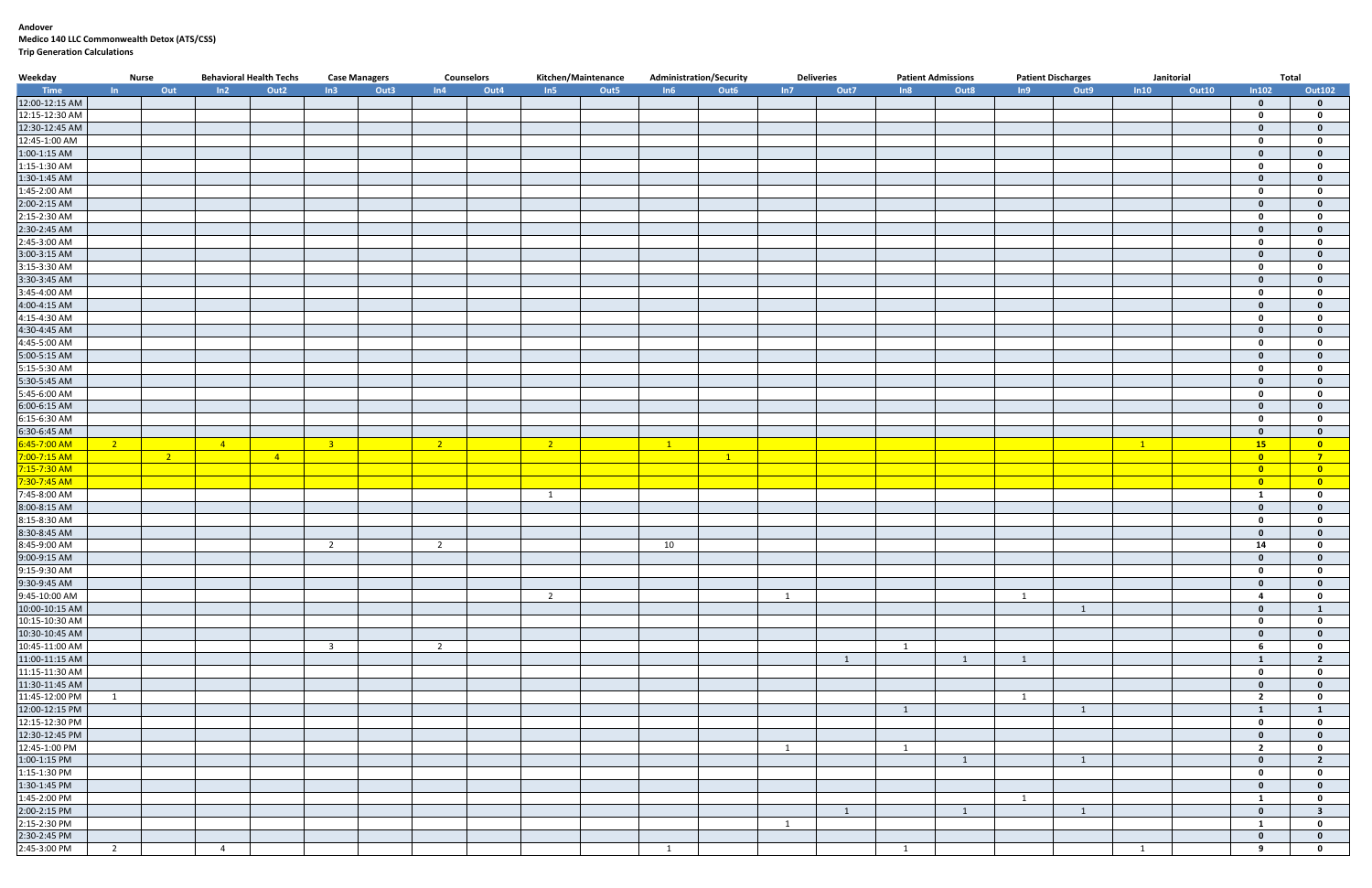| Weekday        |                | <b>Behavioral Health Techs</b><br><b>Nurse</b> |                |                  | <b>Case Managers</b> |                         | <b>Counselors</b> |                | Kitchen/Maintenance |                | <b>Administration/Security</b> |      | <b>Deliveries</b> | <b>Patient Admissions</b> |            |                | <b>Patient Discharges</b> | Janitorial   |                |                | Total                   |                         |
|----------------|----------------|------------------------------------------------|----------------|------------------|----------------------|-------------------------|-------------------|----------------|---------------------|----------------|--------------------------------|------|-------------------|---------------------------|------------|----------------|---------------------------|--------------|----------------|----------------|-------------------------|-------------------------|
| Time           | $\ln$          | Out                                            | ln2            | Out <sub>2</sub> | ln3                  | Out3                    | ln4               | Out4           | In5                 | Out5           | In6                            | Out6 | In7               | Out7                      | ln8        | Out8           | In9                       | Out9         | ln 10          | <b>Out10</b>   | In 102                  | <b>Out102</b>           |
| 3:00-3:15 PM   |                | $\overline{2}$                                 |                | $\overline{4}$   |                      | $\overline{\mathbf{3}}$ |                   | $\overline{2}$ |                     | $\overline{2}$ |                                | 1    |                   |                           |            | 1              |                           |              |                | 1              | $\mathbf{0}$            | 16                      |
| 3:15-3:30 PM   |                |                                                |                |                  |                      |                         |                   |                |                     |                |                                |      |                   |                           |            |                |                           |              |                |                | $\mathbf 0$             | $\mathbf{0}$            |
| 3:30-3:45 PM   |                |                                                |                |                  |                      |                         |                   |                |                     |                |                                |      |                   |                           |            |                |                           |              |                |                | $\mathbf{0}$            | $\mathbf{0}$            |
| 3:45-4:00 PM   |                |                                                |                |                  |                      |                         |                   |                |                     |                |                                |      | 1                 |                           |            |                |                           |              |                |                | $\mathbf{1}$            | $\mathbf 0$             |
| 4:00-4:15 PM   |                | $\mathbf{1}$                                   |                |                  |                      |                         |                   |                |                     | $\mathbf{1}$   |                                |      |                   | $\overline{1}$            |            |                | $\mathbf{1}$              |              |                |                | $\mathbf{1}$            | $\overline{\mathbf{3}}$ |
| 4:15-4:30 PM   |                |                                                |                |                  |                      |                         |                   |                |                     |                |                                |      |                   |                           |            |                |                           | $\mathbf{1}$ |                |                | $\overline{\mathbf{0}}$ | $\mathbf{1}$            |
| 4:30-4:45 PM   |                |                                                |                |                  |                      |                         |                   |                |                     |                |                                |      |                   |                           |            |                |                           |              |                |                | $\bullet$               | $\overline{\mathbf{0}}$ |
| 4:45-5:00 PM   |                |                                                |                |                  |                      |                         |                   |                |                     |                |                                |      |                   |                           | $\sqrt{1}$ |                |                           |              |                |                | $\mathbf{1}$            | $\overline{\mathbf{0}}$ |
| 5:00-5:15 PM   |                |                                                |                |                  |                      | $\overline{2}$          |                   | $\overline{2}$ |                     |                |                                | 10   |                   | $\mathbf{1}$              |            | $\overline{1}$ |                           |              |                |                | $\overline{0}$          | 16                      |
| 5:15-5:30 PM   |                |                                                |                |                  |                      |                         |                   |                |                     |                |                                |      |                   |                           |            |                |                           |              |                |                | $\mathbf 0$             | $\mathbf 0$             |
| 5:30-5:45 PM   |                |                                                |                |                  |                      |                         |                   |                |                     |                |                                |      |                   |                           |            |                |                           |              |                |                | $\Omega$                | $\Omega$                |
| 5:45-6:00 PM   |                |                                                |                |                  |                      |                         |                   |                |                     |                |                                |      |                   |                           |            |                |                           |              |                |                | $\mathbf{0}$            | $\Omega$                |
| 6:00-6:15 PM   |                |                                                |                |                  |                      |                         |                   |                |                     |                |                                |      |                   |                           |            |                |                           |              |                |                | $\mathbf{0}$            | $\Omega$                |
| 6:15-6:30 PM   |                |                                                |                |                  |                      |                         |                   |                |                     |                |                                |      |                   |                           |            |                |                           |              |                |                | $\mathbf{0}$            | $\Omega$                |
| 6:30-6:45 PM   |                |                                                |                |                  |                      |                         |                   |                |                     |                |                                |      |                   |                           |            |                |                           |              |                |                | $\mathbf{0}$            | $\mathbf{0}$            |
| 6:45-7:00 PM   |                |                                                |                |                  |                      |                         |                   |                |                     |                |                                |      |                   |                           |            |                |                           |              |                |                | $\mathbf{0}$            | $\mathbf{0}$            |
| 7:00-7:15 PM   |                |                                                |                |                  |                      | $\overline{\mathbf{3}}$ |                   | $\overline{2}$ |                     |                |                                |      |                   |                           |            |                |                           |              |                |                | $\Omega$                | -5                      |
| 7:15-7:30 PM   |                |                                                |                |                  |                      |                         |                   |                |                     |                |                                |      |                   |                           |            |                |                           |              |                |                | $\mathbf{0}$            | $\mathbf{0}$            |
| 7:30-7:45 PM   |                |                                                |                |                  |                      |                         |                   |                |                     |                |                                |      |                   |                           |            |                |                           |              |                |                | $\mathbf{0}$            | $\mathbf{0}$            |
| 7:45-8:00 PM   |                |                                                |                |                  |                      |                         |                   |                |                     |                |                                |      |                   |                           |            |                |                           |              |                |                | $\Omega$                | $\Omega$                |
| 8:00-8:15 PM   |                |                                                |                |                  |                      |                         |                   |                |                     | $\overline{2}$ |                                |      |                   |                           |            |                |                           |              |                |                | $\mathbf{0}$            | $\overline{2}$          |
| 8:15-8:30 PM   |                |                                                |                |                  |                      |                         |                   |                |                     |                |                                |      |                   |                           |            |                |                           |              |                |                | $\mathbf 0$             | $\mathbf{0}$            |
| 8:30-8:45 PM   |                |                                                |                |                  |                      |                         |                   |                |                     |                |                                |      |                   |                           |            |                |                           |              |                |                | $\mathbf{0}$            | $\Omega$                |
| 8:45-9:00 PM   |                |                                                |                |                  |                      |                         |                   |                |                     |                |                                |      |                   |                           |            |                |                           |              |                |                | $\mathbf 0$             | $\Omega$                |
| 9:00-9:15 PM   |                |                                                |                |                  |                      |                         |                   |                |                     |                |                                |      |                   |                           |            |                |                           |              |                |                | $\mathbf{0}$            | $\mathbf{0}$            |
| 9:15-9:30 PM   |                |                                                |                |                  |                      |                         |                   |                |                     |                |                                |      |                   |                           |            |                |                           |              |                |                | $\mathbf{0}$            | $\mathbf{0}$            |
| 9:30-9:45 PM   |                |                                                |                |                  |                      |                         |                   |                |                     |                |                                |      |                   |                           |            |                |                           |              |                |                | $\mathbf{0}$            | $\mathbf{0}$            |
| 9:45-10:00 PM  |                |                                                |                |                  |                      |                         |                   |                |                     |                |                                |      |                   |                           |            |                |                           |              |                |                | $\mathbf 0$             | $\Omega$                |
| 10:00-10:15 PM |                |                                                |                |                  |                      |                         |                   |                |                     |                |                                |      |                   |                           |            |                |                           |              |                |                | $\mathbf{0}$            | $\mathbf{0}$            |
| 10:15-10:30 PM |                |                                                |                |                  |                      |                         |                   |                |                     |                |                                |      |                   |                           |            |                |                           |              |                |                | $\mathbf 0$             | $\mathbf{0}$            |
| 10:30-10:45 PM |                |                                                |                |                  |                      |                         |                   |                |                     |                |                                |      |                   |                           |            |                |                           |              |                |                | $\mathbf{0}$            | $\mathbf{0}$            |
| 10:45-11:00 PM | $\overline{2}$ |                                                | $\overline{4}$ |                  |                      |                         |                   |                |                     |                | 1                              |      |                   |                           |            |                |                           |              |                |                | $\overline{7}$          | $\mathbf{0}$            |
| 11:00-11:15 PM |                | $\overline{2}$                                 |                | $\overline{4}$   |                      |                         |                   |                |                     |                |                                | 1    |                   |                           |            |                |                           |              |                | 1              | $\mathbf{0}$            | 8                       |
| 11:15-11:30 PM |                |                                                |                |                  |                      |                         |                   |                |                     |                |                                |      |                   |                           |            |                |                           |              |                |                | $\mathbf{0}$            | $\mathbf{0}$            |
| 11:30-11:45 PM |                |                                                |                |                  |                      |                         |                   |                |                     |                |                                |      |                   |                           |            |                |                           |              |                |                | $\mathbf{0}$            | $\Omega$                |
| 11:45-12:00 AM |                |                                                |                |                  |                      |                         |                   |                |                     |                |                                |      |                   |                           |            |                |                           |              |                |                | $\mathbf{0}$            | $\Omega$                |
| <b>TOTAL</b>   | $\overline{7}$ | -7                                             | 12             | 12               |                      | -8                      |                   | 6              | -5                  | 5              | 13                             | 13   | 4                 | 4                         |            | -5             | -5                        |              | $\overline{2}$ | $\overline{2}$ | 67                      | 67                      |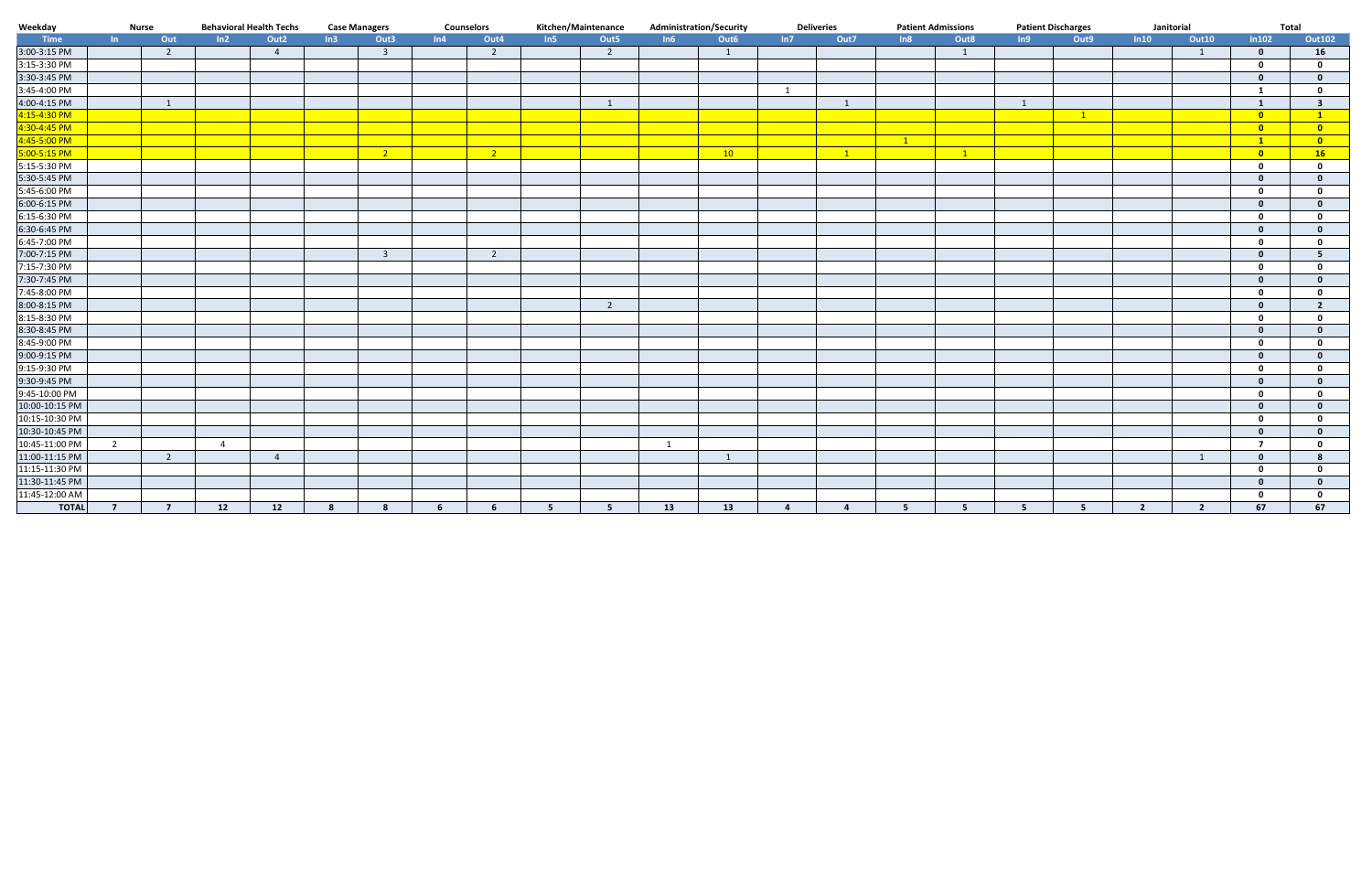#### **Andover Topsail Trip Generation Calculations**

| Weekday             | <b>Nurse</b> |     | <b>Behavioral Health Techs</b> |                  |                  | <b>Case Managers</b> |     | <b>Counselors</b> |     | Kitchen/Maintenance |     | Administration   |     | <b>Deliveries</b> | <b>Patient Admissions</b> |      | <b>Patient Discharges</b> |      | <b>Total</b>            |                         |
|---------------------|--------------|-----|--------------------------------|------------------|------------------|----------------------|-----|-------------------|-----|---------------------|-----|------------------|-----|-------------------|---------------------------|------|---------------------------|------|-------------------------|-------------------------|
| <b>Example Time</b> | In           | Out | In2                            | Out <sub>2</sub> | In3 <sub>1</sub> | Out3                 | ln4 | Out4              | In5 | Out5                | In6 | Out <sub>6</sub> | In7 | Out7              | ln8                       | Out8 | In9                       | Out9 | ln10                    | <b>Out10</b>            |
| 12:00-12:15 AM      |              |     |                                |                  |                  |                      |     |                   |     |                     |     |                  |     |                   |                           |      |                           |      | $\mathbf 0$             | $\mathbf{0}$            |
| 12:15-12:30 AM      |              |     |                                |                  |                  |                      |     |                   |     |                     |     |                  |     |                   |                           |      |                           |      | $\mathbf{0}$            | $\mathbf 0$             |
| 12:30-12:45 AM      |              |     |                                |                  |                  |                      |     |                   |     |                     |     |                  |     |                   |                           |      |                           |      | $\mathbf{0}$            | $\mathbf{0}$            |
| 12:45-1:00 AM       |              |     |                                |                  |                  |                      |     |                   |     |                     |     |                  |     |                   |                           |      |                           |      | $\mathbf 0$             | $\mathbf 0$             |
| 1:00-1:15 AM        |              |     |                                |                  |                  |                      |     |                   |     |                     |     |                  |     |                   |                           |      |                           |      | $\mathbf 0$             | $\mathbf{0}$            |
| 1:15-1:30 AM        |              |     |                                |                  |                  |                      |     |                   |     |                     |     |                  |     |                   |                           |      |                           |      | $\mathbf 0$             | $\mathbf 0$             |
| 1:30-1:45 AM        |              |     |                                |                  |                  |                      |     |                   |     |                     |     |                  |     |                   |                           |      |                           |      | $\mathbf 0$             | $\mathbf{0}$            |
| 1:45-2:00 AM        |              |     |                                |                  |                  |                      |     |                   |     |                     |     |                  |     |                   |                           |      |                           |      | $\mathbf 0$             | $\mathbf{0}$            |
| 2:00-2:15 AM        |              |     |                                |                  |                  |                      |     |                   |     |                     |     |                  |     |                   |                           |      |                           |      | $\mathbf{0}$            | $\mathbf{0}$            |
| $2:15-2:30$ AM      |              |     |                                |                  |                  |                      |     |                   |     |                     |     |                  |     |                   |                           |      |                           |      | $\mathbf 0$             | $\mathbf 0$             |
| 2:30-2:45 AM        |              |     |                                |                  |                  |                      |     |                   |     |                     |     |                  |     |                   |                           |      |                           |      | $\mathbf 0$             | $\mathbf{0}$            |
| 2:45-3:00 AM        |              |     |                                |                  |                  |                      |     |                   |     |                     |     |                  |     |                   |                           |      |                           |      | $\mathbf 0$             | $\mathbf 0$             |
| 3:00-3:15 AM        |              |     |                                |                  |                  |                      |     |                   |     |                     |     |                  |     |                   |                           |      |                           |      | $\mathbf{0}$            | $\mathbf{0}$            |
| 3:15-3:30 AM        |              |     |                                |                  |                  |                      |     |                   |     |                     |     |                  |     |                   |                           |      |                           |      | $\mathbf{0}$            | $\mathbf{0}$            |
| 3:30-3:45 AM        |              |     |                                |                  |                  |                      |     |                   |     |                     |     |                  |     |                   |                           |      |                           |      | $\mathbf{0}$            | $\bf{0}$                |
| 3:45-4:00 AM        |              |     |                                |                  |                  |                      |     |                   |     |                     |     |                  |     |                   |                           |      |                           |      | $\mathbf{0}$            | $\mathbf 0$             |
| 4:00-4:15 AM        |              |     |                                |                  |                  |                      |     |                   |     |                     |     |                  |     |                   |                           |      |                           |      | $\mathbf{0}$            | $\mathbf{0}$            |
| 4:15-4:30 AM        |              |     |                                |                  |                  |                      |     |                   |     |                     |     |                  |     |                   |                           |      |                           |      | $\mathbf{0}$            | $\mathbf 0$             |
| 4:30-4:45 AM        |              |     |                                |                  |                  |                      |     |                   |     |                     |     |                  |     |                   |                           |      |                           |      | $\mathbf{0}$            | $\mathbf{0}$            |
| 4:45-5:00 AM        |              |     |                                |                  |                  |                      |     |                   |     |                     |     |                  |     |                   |                           |      |                           |      | $\mathbf{0}$            | $\mathbf 0$             |
| 5:00-5:15 AM        |              |     |                                |                  |                  |                      |     |                   |     |                     |     |                  |     |                   |                           |      |                           |      | $\mathbf{0}$            | $\mathbf{0}$            |
| 5:15-5:30 AM        |              |     |                                |                  |                  |                      |     |                   |     |                     |     |                  |     |                   |                           |      |                           |      | $\mathbf 0$             | $\mathbf 0$             |
| 5:30-5:45 AM        |              |     |                                |                  |                  |                      |     |                   |     |                     |     |                  |     |                   |                           |      |                           |      | $\mathbf{0}$            | $\mathbf{0}$            |
| 5:45-6:00 AM        |              |     |                                |                  |                  |                      |     |                   |     |                     |     |                  |     |                   |                           |      |                           |      | $\mathbf 0$             | $\mathbf{0}$            |
| 6:00-6:15 AM        |              |     |                                |                  |                  |                      |     |                   |     |                     |     |                  |     |                   |                           |      |                           |      | $\mathbf{0}$            | $\mathbf{0}$            |
| 6:15-6:30 AM        |              |     |                                |                  |                  |                      |     |                   |     |                     |     |                  |     |                   |                           |      |                           |      | $\mathbf 0$             | $\mathbf 0$             |
| 6:30-6:45 AM        |              |     |                                |                  |                  |                      |     |                   |     |                     |     |                  |     |                   |                           |      |                           |      | $\Omega$                | $\mathbf{0}$            |
| 6:45-7:00 AM        |              |     |                                |                  |                  |                      |     |                   |     |                     |     |                  |     |                   |                           |      |                           |      | $\mathbf{0}$            | $\mathbf 0$             |
| 7:00-7:15 AM        |              |     |                                |                  |                  |                      |     |                   |     |                     |     |                  |     |                   |                           |      |                           |      | $\mathbf{0}$            | $\mathbf{0}$            |
| 7:15-7:30 AM        |              |     |                                |                  |                  |                      |     |                   |     |                     |     |                  |     |                   |                           |      |                           |      | $\mathbf{0}$            | $\mathbf 0$             |
| 7:30-7:45 AM        |              |     |                                |                  |                  |                      |     |                   |     |                     |     |                  |     |                   |                           |      |                           |      | $\mathbf{0}$            | $\mathbf{0}$            |
| 7:45-8:00 AM        |              |     |                                |                  |                  |                      |     |                   |     |                     |     |                  |     |                   |                           |      |                           |      | $\mathbf 0$             | $\mathbf 0$             |
| 8:00-8:15 AM        |              |     |                                |                  |                  |                      |     |                   |     |                     |     |                  |     |                   |                           |      |                           |      | $\overline{\mathbf{0}}$ | $\overline{\mathbf{0}}$ |
| 8:15-8:30 AM        |              |     |                                |                  |                  |                      |     |                   |     |                     |     |                  |     |                   |                           |      |                           |      | $\bullet$               | $\bullet$               |
| 8:30-8:45 AM        |              |     |                                |                  |                  |                      |     |                   |     |                     |     |                  |     |                   |                           |      |                           |      | $\overline{\mathbf{0}}$ | <b>COLOR</b>            |
| 8:45-9:00 AM        |              |     |                                |                  |                  |                      |     |                   |     |                     | 16  |                  |     |                   | 20                        |      |                           |      | 36                      | $\overline{\mathbf{0}}$ |
| 9:00-9:15 AM        |              |     |                                |                  |                  |                      |     |                   |     |                     |     |                  |     |                   |                           |      |                           |      | $\mathbf{0}$            | $\mathbf{0}$            |
| 9:15-9:30 AM        |              |     |                                |                  |                  |                      |     |                   |     |                     |     |                  |     |                   |                           |      |                           |      | $\mathbf 0$             | $\mathbf 0$             |
| 9:30-9:45 AM        |              |     |                                |                  |                  |                      |     |                   |     |                     |     |                  |     |                   |                           |      |                           |      | $\mathbf{0}$            | $\mathbf{0}$            |
| 9:45-10:00 AM       |              |     |                                |                  |                  |                      |     |                   |     |                     |     |                  |     |                   |                           |      |                           |      | $\mathbf{0}$            | $\mathbf 0$             |
| 10:00-10:15 AM      |              |     |                                |                  |                  |                      |     |                   |     |                     |     |                  |     |                   |                           |      |                           |      | $\mathbf{0}$            | $\mathbf{0}$            |
| 10:15-10:30 AM      |              |     |                                |                  |                  |                      |     |                   |     |                     |     |                  |     |                   |                           |      |                           |      | $\mathbf 0$             | $\mathbf 0$             |
| 10:30-10:45 AM      |              |     |                                |                  |                  |                      |     |                   |     |                     |     |                  |     |                   |                           |      |                           |      | $\mathbf 0$             | $\mathbf{0}$            |
| 10:45-11:00 AM      |              |     |                                |                  |                  |                      |     |                   |     |                     |     |                  |     |                   |                           |      |                           |      | $\mathbf{0}$            | $\mathbf 0$             |
| 11:00-11:15 AM      |              |     |                                |                  |                  |                      |     |                   |     |                     |     |                  |     |                   |                           |      |                           |      | $\mathbf{0}$            | $\mathbf{0}$            |
| 11:15-11:30 AM      |              |     |                                |                  |                  |                      |     |                   |     |                     |     |                  |     |                   |                           |      |                           |      | $\mathbf 0$             | $\mathbf 0$             |
| 11:30-11:45 AM      |              |     |                                |                  |                  |                      |     |                   |     |                     |     |                  |     |                   |                           |      |                           |      | $\mathbf{0}$            | $\mathbf{0}$            |
| 11:45-12:00 PM      |              |     |                                |                  |                  |                      |     |                   |     |                     |     |                  |     |                   |                           |      |                           |      | $\mathbf 0$             | $\mathbf 0$             |
| 12:00-12:15 PM      |              |     |                                |                  |                  |                      |     |                   |     |                     |     |                  |     |                   |                           |      |                           |      | $\mathbf{0}$            | $\mathbf{0}$            |
| 12:15-12:30 PM      |              |     |                                |                  |                  |                      |     |                   |     |                     |     |                  |     |                   |                           |      |                           |      | $\mathbf 0$             | $\mathbf 0$             |
| 12:30-12:45 PM      |              |     |                                |                  |                  |                      |     |                   |     |                     |     |                  |     |                   |                           |      |                           |      | $\mathbf{0}$            | $\mathbf{0}$            |
| 12:45-1:00 PM       |              |     |                                |                  |                  |                      |     |                   |     |                     |     |                  |     |                   |                           |      |                           |      | $\mathbf 0$             | $\mathbf 0$             |
| 1:00-1:15 PM        |              |     |                                |                  |                  |                      |     |                   |     |                     |     |                  |     |                   |                           |      |                           |      | $\mathbf{0}$            | $\mathbf{0}$            |
| 1:15-1:30 PM        |              |     |                                |                  |                  |                      |     |                   |     |                     |     |                  |     |                   |                           |      |                           |      | $\mathbf{0}$            | $\mathbf 0$             |
| 1:30-1:45 PM        |              |     |                                |                  |                  |                      |     |                   |     |                     |     |                  |     |                   |                           |      |                           |      | $\mathbf{0}$            | $\mathbf{0}$            |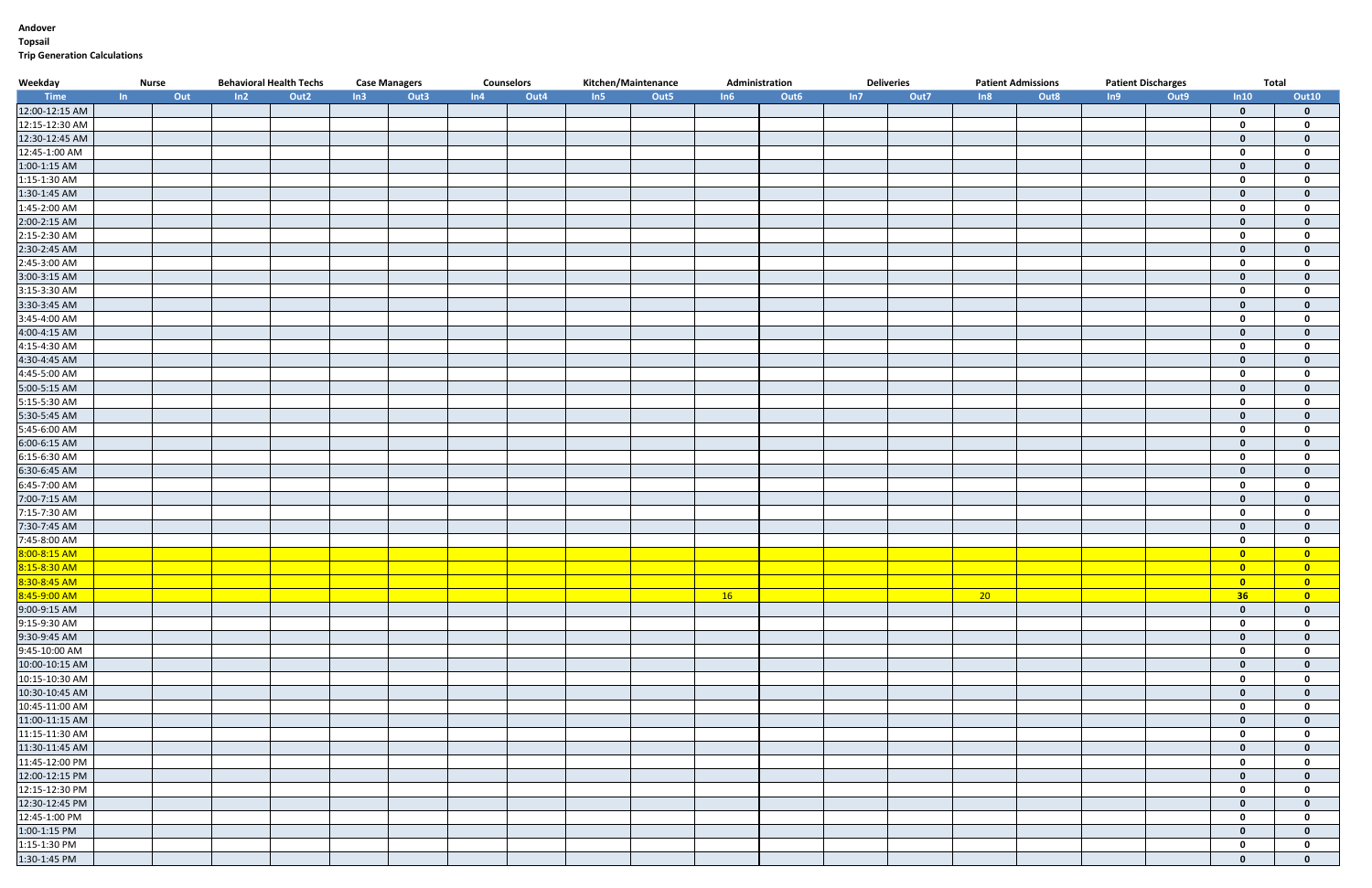| Weekday                          | <b>Nurse</b> |              | <b>Behavioral Health Techs</b> |                  |             | <b>Case Managers</b> |              | <b>Counselors</b> |              | Kitchen/Maintenance |     | Administration |              | <b>Deliveries</b> | <b>Patient Admissions</b> |      | <b>Patient Discharges</b> |              | Total                   |                         |
|----------------------------------|--------------|--------------|--------------------------------|------------------|-------------|----------------------|--------------|-------------------|--------------|---------------------|-----|----------------|--------------|-------------------|---------------------------|------|---------------------------|--------------|-------------------------|-------------------------|
| Time                             | $\ln$        | Out          | ln2                            | Out <sub>2</sub> | In3         | Out3                 | ln4          | Out4              | In5          | Out5                | In6 | Out6           | In7          | Out7              | In8                       | Out8 | In9                       | Out9         | In10                    | <b>Out10</b>            |
| 1:45-2:00 PM                     |              |              |                                |                  |             |                      |              |                   |              |                     |     |                |              |                   |                           |      |                           |              | $\mathbf 0$             | $\mathbf 0$             |
| 2:00-2:15 PM                     |              |              |                                |                  |             |                      |              |                   |              |                     |     |                |              |                   |                           |      |                           |              | $\mathbf{0}$            | $\mathbf{0}$            |
| 2:15-2:30 PM                     |              |              |                                |                  |             |                      |              |                   |              |                     |     |                |              |                   |                           |      |                           |              | $\mathbf 0$             | $\mathbf{0}$            |
| 2:30-2:45 PM                     |              |              |                                |                  |             |                      |              |                   |              |                     |     |                |              |                   |                           |      |                           |              | $\mathbf{0}$            | $\mathbf{0}$            |
| 2:45-3:00 PM                     |              |              |                                |                  |             |                      |              |                   |              |                     |     |                |              |                   |                           |      |                           |              | $\mathbf 0$             | $\mathbf{0}$            |
| 3:00-3:15 PM                     |              |              |                                |                  |             |                      |              |                   |              |                     |     |                |              |                   |                           |      |                           |              | $\mathbf 0$             | $\Omega$                |
| $3:15-3:30$ PM                   |              |              |                                |                  |             |                      |              |                   |              |                     |     |                |              |                   |                           |      |                           |              | $\mathbf 0$             | $\Omega$                |
| 3:30-3:45 PM                     |              |              |                                |                  |             |                      |              |                   |              |                     |     |                |              |                   |                           |      |                           |              | $\mathbf{0}$            | $\mathbf{0}$            |
| 3:45-4:00 PM                     |              |              |                                |                  |             |                      |              |                   |              |                     |     | 16             |              |                   |                           | 20   |                           |              | $\mathbf 0$             | 36                      |
| 4:00-4:15 PM                     |              |              |                                |                  |             |                      |              |                   |              |                     |     |                |              |                   |                           |      |                           |              | $\mathbf{0}$            | $\mathbf{0}$            |
| 4:15-4:30 PM                     |              |              |                                |                  |             |                      |              |                   |              |                     |     |                |              |                   |                           |      |                           |              | $\overline{\mathbf{0}}$ | $\overline{\mathbf{0}}$ |
| 4:30-4:45 PM                     |              |              |                                |                  |             |                      |              |                   |              |                     |     |                |              |                   |                           |      |                           |              | $\overline{\mathbf{0}}$ | $\bullet$               |
| 4:45-5:00 PM                     |              |              |                                |                  |             |                      |              |                   |              |                     |     |                |              |                   |                           |      |                           |              | $\overline{\mathbf{0}}$ | $\overline{\mathbf{0}}$ |
| 5:00-5:15 PM                     |              |              |                                |                  |             |                      |              |                   |              |                     |     |                |              |                   |                           |      |                           |              | $\overline{\mathbf{0}}$ | $\bullet$               |
| 5:15-5:30 PM                     |              |              |                                |                  |             |                      |              |                   |              |                     |     |                |              |                   |                           |      |                           |              | $\mathbf 0$             | 0                       |
| 5:30-5:45 PM                     |              |              |                                |                  |             |                      |              |                   |              |                     |     |                |              |                   |                           |      |                           |              | $\mathbf 0$             | $\bf{0}$                |
| 5:45-6:00 PM                     |              |              |                                |                  |             |                      |              |                   |              |                     |     |                |              |                   |                           |      |                           |              | $\mathbf 0$             | $\mathbf{0}$            |
| 6:00-6:15 PM                     |              |              |                                |                  |             |                      |              |                   |              |                     |     |                |              |                   |                           |      |                           |              | $\mathbf{0}$            | $\mathbf{0}$            |
| 6:15-6:30 PM                     |              |              |                                |                  |             |                      |              |                   |              |                     |     |                |              |                   |                           |      |                           |              | $\mathbf 0$             | 0                       |
| 6:30-6:45 PM                     |              |              |                                |                  |             |                      |              |                   |              |                     |     |                |              |                   |                           |      |                           |              | $\mathbf{0}$            | $\mathbf{0}$            |
| 6:45-7:00 PM                     |              |              |                                |                  |             |                      |              |                   |              |                     |     |                |              |                   |                           |      |                           |              | $\mathbf 0$             | 0                       |
| 7:00-7:15 PM                     |              |              |                                |                  |             |                      |              |                   |              |                     |     |                |              |                   |                           |      |                           |              | $\mathbf{0}$            | $\mathbf{0}$            |
| 7:15-7:30 PM                     |              |              |                                |                  |             |                      |              |                   |              |                     |     |                |              |                   |                           |      |                           |              | $\mathbf 0$             | $\mathbf{0}$            |
| 7:30-7:45 PM                     |              |              |                                |                  |             |                      |              |                   |              |                     |     |                |              |                   |                           |      |                           |              | $\mathbf{0}$            | 0                       |
| 7:45-8:00 PM                     |              |              |                                |                  |             |                      |              |                   |              |                     |     |                |              |                   |                           |      |                           |              | $\mathbf 0$             | $\Omega$                |
| 8:00-8:15 PM                     |              |              |                                |                  |             |                      |              |                   |              |                     |     |                |              |                   |                           |      |                           |              | $\mathbf{0}$            | $\Omega$                |
| 8:15-8:30 PM                     |              |              |                                |                  |             |                      |              |                   |              |                     |     |                |              |                   |                           |      |                           |              | $\mathbf 0$             | $\Omega$                |
| 8:30-8:45 PM                     |              |              |                                |                  |             |                      |              |                   |              |                     |     |                |              |                   |                           |      |                           |              | $\mathbf{0}$            | $\mathbf{0}$            |
| 8:45-9:00 PM                     |              |              |                                |                  |             |                      |              |                   |              |                     |     |                |              |                   |                           |      |                           |              | $\mathbf 0$             | $\mathbf{0}$            |
| 9:00-9:15 PM                     |              |              |                                |                  |             |                      |              |                   |              |                     |     |                |              |                   |                           |      |                           |              | $\mathbf 0$             | $\mathbf{0}$            |
| 9:15-9:30 PM                     |              |              |                                |                  |             |                      |              |                   |              |                     |     |                |              |                   |                           |      |                           |              | $\mathbf 0$             | 0                       |
| 9:30-9:45 PM                     |              |              |                                |                  |             |                      |              |                   |              |                     |     |                |              |                   |                           |      |                           |              | $\mathbf{0}$            | $\mathbf{0}$            |
| 9:45-10:00 PM                    |              |              |                                |                  |             |                      |              |                   |              |                     |     |                |              |                   |                           |      |                           |              | $\mathbf 0$             | $\mathbf{0}$            |
|                                  |              |              |                                |                  |             |                      |              |                   |              |                     |     |                |              |                   |                           |      |                           |              | $\mathbf{0}$            | $\mathbf 0$             |
| 10:00-10:15 PM<br>10:15-10:30 PM |              |              |                                |                  |             |                      |              |                   |              |                     |     |                |              |                   |                           |      |                           |              | $\mathbf 0$             | $\overline{\mathbf{0}}$ |
| 10:30-10:45 PM                   |              |              |                                |                  |             |                      |              |                   |              |                     |     |                |              |                   |                           |      |                           |              | $\mathbf{0}$            | $\mathbf{0}$            |
| 10:45-11:00 PM                   |              |              |                                |                  |             |                      |              |                   |              |                     |     |                |              |                   |                           |      |                           |              | $\mathbf 0$             | 0                       |
|                                  |              |              |                                |                  |             |                      |              |                   |              |                     |     |                |              |                   |                           |      |                           |              | $\mathbf 0$             | $\mathbf{0}$            |
| 11:00-11:15 PM<br>11:15-11:30 PM |              |              |                                |                  |             |                      |              |                   |              |                     |     |                |              |                   |                           |      |                           |              | $\mathbf 0$             | 0                       |
| 11:30-11:45 PM                   |              |              |                                |                  |             |                      |              |                   |              |                     |     |                |              |                   |                           |      |                           |              | $\mathbf{0}$            | $\mathbf{0}$            |
| 11:45-12:00 AM                   |              |              |                                |                  |             |                      |              |                   |              |                     |     |                |              |                   |                           |      |                           |              | $\mathbf 0$             | 0                       |
| <b>TOTAL</b>                     | $\mathbf{0}$ | $\mathbf{0}$ | $\mathbf{0}$                   | $\mathbf{0}$     | $\mathbf 0$ | $\mathbf{0}$         | $\mathbf{0}$ | $\mathbf 0$       | $\mathbf{0}$ | $\mathbf{0}$        | 16  | 16             | $\mathbf{0}$ | $\mathbf{0}$      | 20                        | 20   | $\mathbf{0}$              | $\mathbf{0}$ | 36                      | 36                      |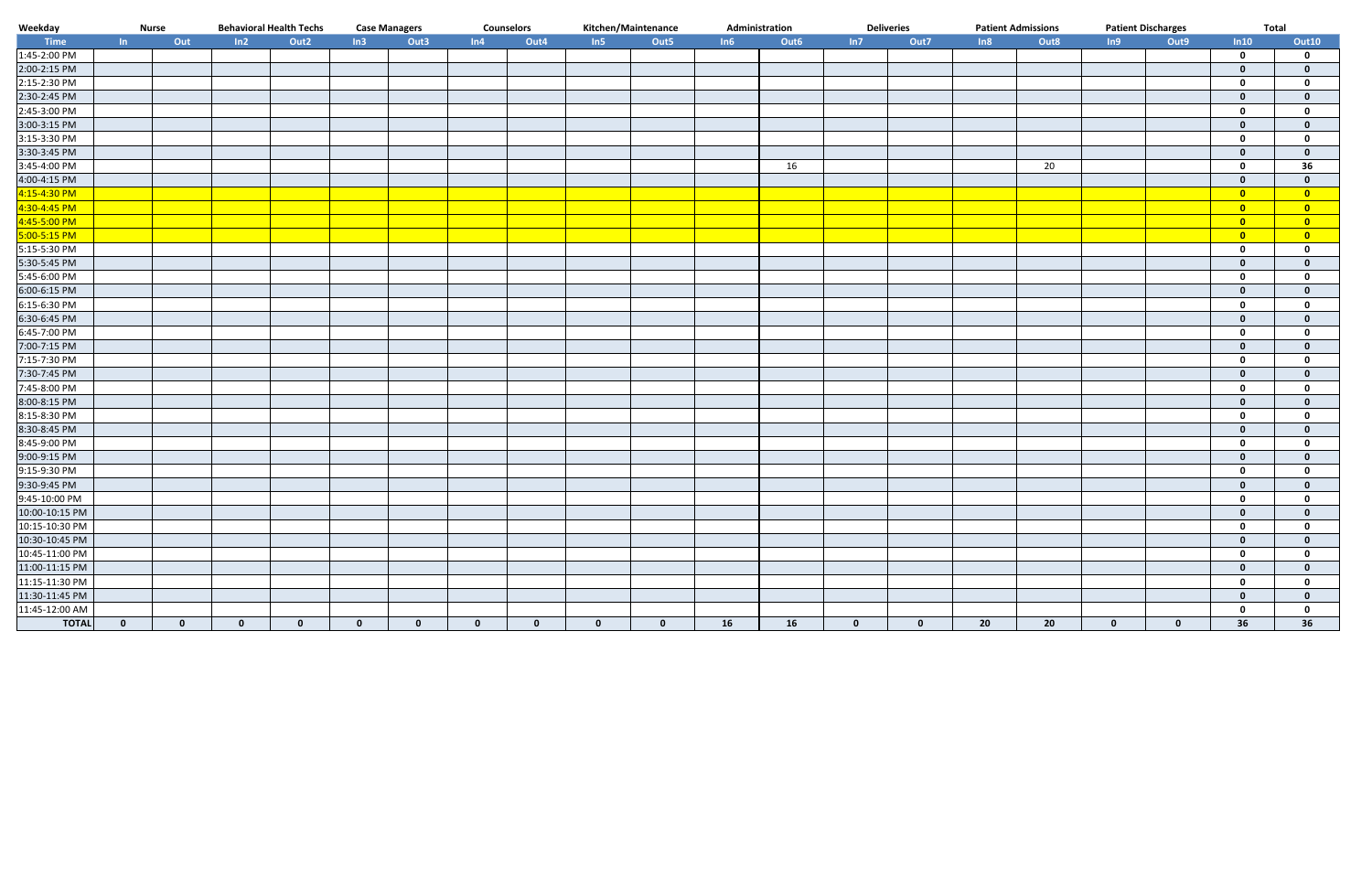# Land Use: 610 **Hospital**

# **Description**

A hospital is any institution where medical or surgical care and overnight accommodations are provided to non-ambulatory and ambulatory patients. In this context, the term "hospital" does not refer to a medical clinic (a facility that provides diagnoses and outpatient care only) or a nursing home (a facility devoted to the care of persons unable to care for themselves), which are covered elsewhere in this report. Clinic (Land Use 630) and free-standing emergency room (Land Use 650) are related uses.

# **Additional Data**

The technical appendices provide supporting information on time-of-day distributions for this land use. The appendices can be accessed through either the ITETripGen web app or the trip generation resource page on the ITE website (https://www.ite.org/technical-resources/topics/tripand-parking-generation/).

The average numbers of person trips per vehicle trip at the four general urban/suburban sites at which both person trip and vehicle trip data were collected were as follows:

- 1.6 during Weekday, Peak Hour of Adjacent Street Traffic, one hour between 7 and 9 a.m.
- 1.6 during Weekday, AM Peak Hour of Generator
- 1.7 during Weekday, Peak Hour of Adjacent Street Traffic, one hour between 4 and 6 p.m.
- 1.7 during Weekday, PM Peak Hour of Generator

The sites were surveyed in the 1980s, the 1990s, the 2000s, and the 2010s in Alberta (CAN), California, Maryland, New Jersey, New York, Pennsylvania, Texas, and Washington.

# **Source Numbers**

112, 186, 253, 262, 423, 429, 533, 573, 591, 601, 630, 719, 749, 878, 901, 904, 908, 909, 971, 1018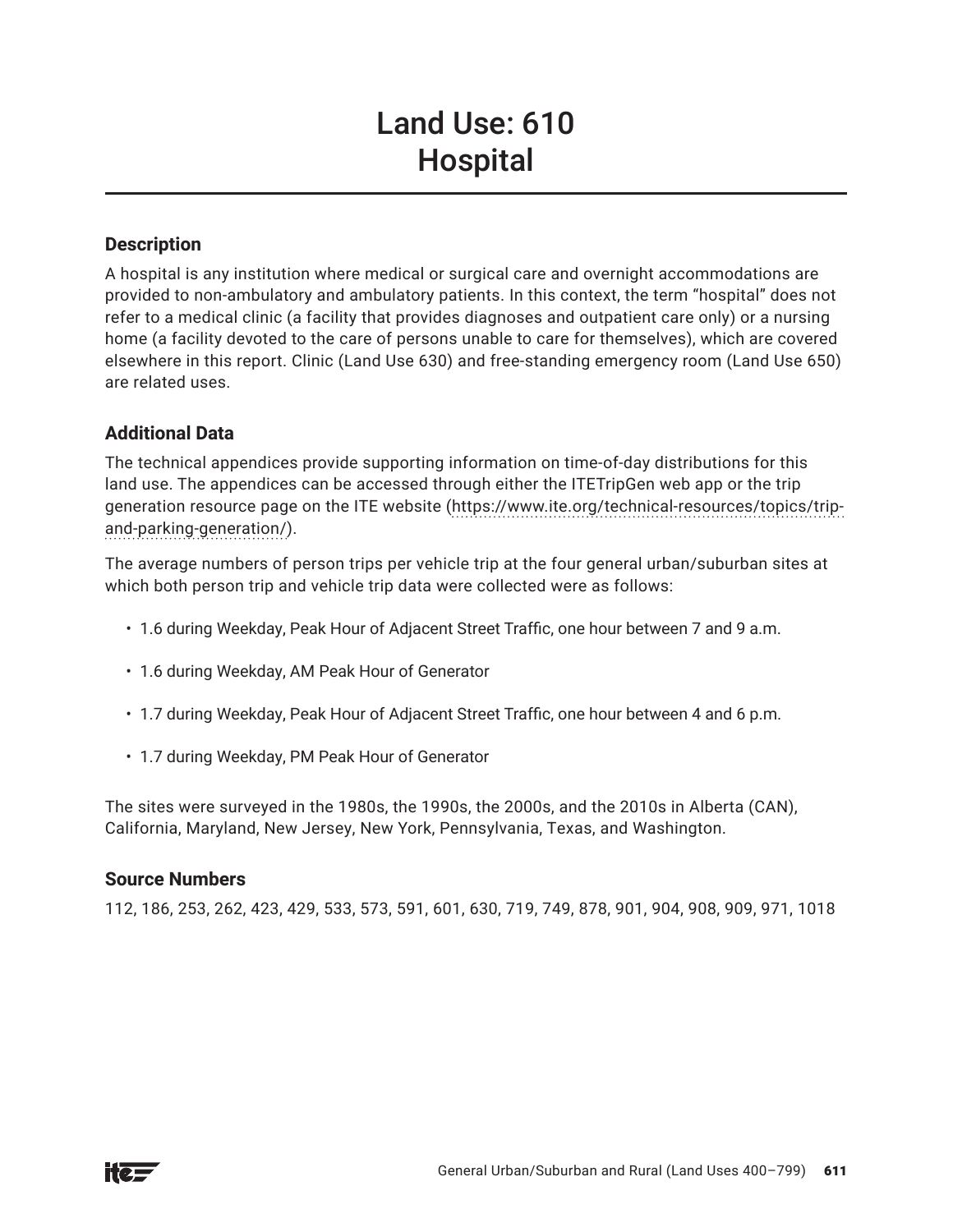# Land Use: 630 Clinic

# **Description**

A clinic is a facility that provides limited diagnostic and outpatient care but is unable to provide prolonged in-house medical and surgical care. A clinic may have a lab facility and supporting pharmacy but typically does not have the equipment and medical personnel available at an urgent care site. A clinic typically offers a wide range of services which makes it distinct from a medical office building that typically houses specialized or individual physicians. Hospital (Land Use 610), free-standing emergency room (Land Use 650), and medical-dental office building (Land Use 720) are related uses.

# **Specialized Land Use**

Data collected at a single methadone clinic in New Hampshire in 2021 indicate the likelihood of different trip generation rates than for a general medical clinic. The site gross floor area is 4,300 square feet. The vehicle trip counts are as follows:

- Weekday—283
- Weekday, AM peak hour of adjacent street—39
- Weekday, AM peak hour of generator—45
- Weekday, PM peak hour of adjacent street—1
- Saturday—189
- Saturday, peak hour of generator—64
- Sunday—167
- Sunday, peak hour of generator—56

The methadone clinic generates significantly more trips than a clinic during the morning peak periods and significantly fewer trips during the afternoon adjacent street peak period.

#### **Additional Data**

The technical appendices provide supporting information on time-of-day distributions for this land use. The appendices can be accessed through either the ITETripGen web app or the trip generation resource page on the ITE website (https://www.ite.org/technical-resources/topics/tripand-parking-generation/).

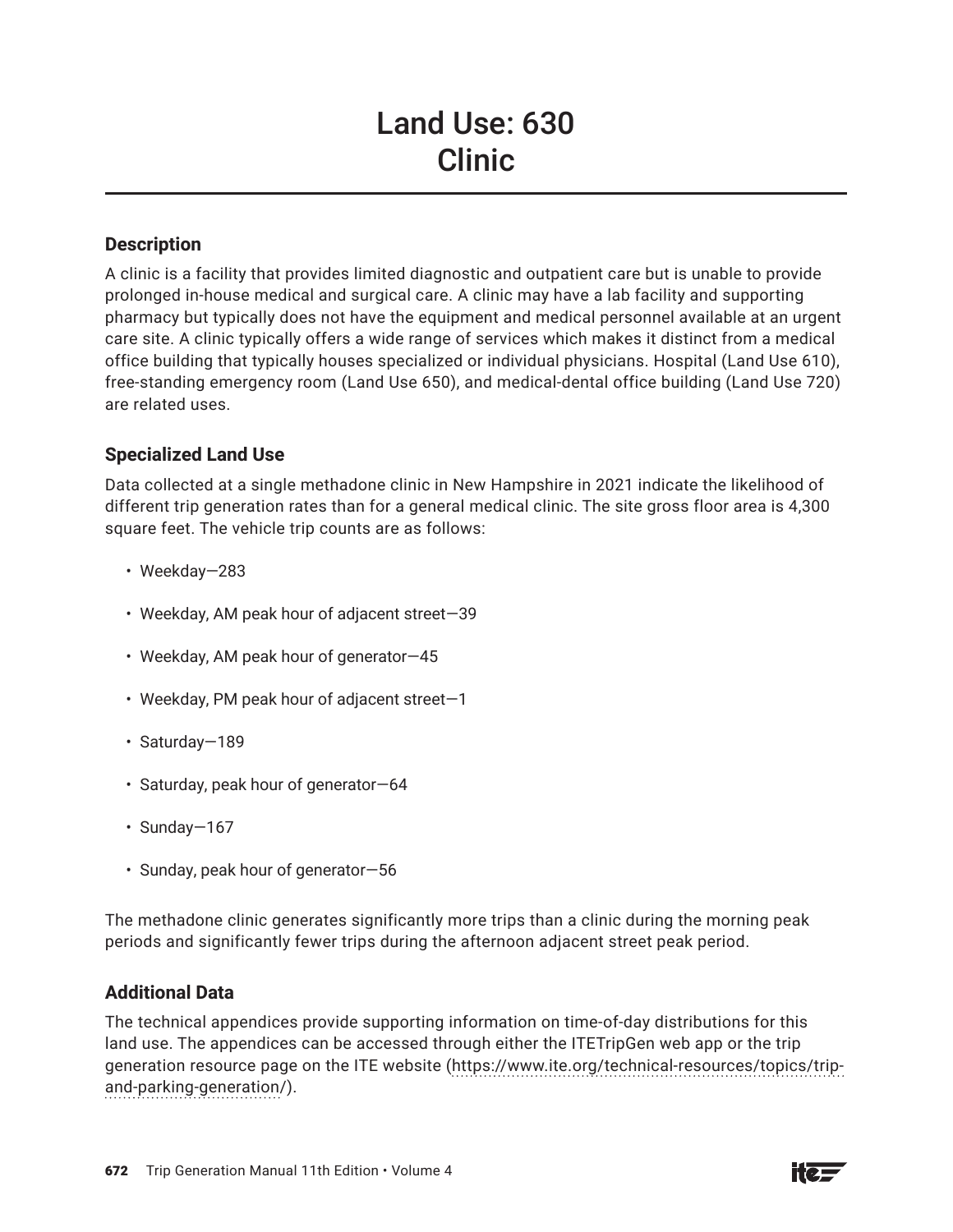The average numbers of person trips per vehicle trip at the five general urban/suburban sites at which both person trip and vehicle trip data were collected were as follows:

- 1.4 during Weekday, AM Peak Hour of Generator
- 1.7 during Weekday, Peak Hour of Adjacent Street Traffic, one hour between 4 and 6 p.m.
- 1.5 during Weekday, PM Peak Hour of Generator

The sites were surveyed in the 1980s, the 1990s, the 2000s, and the 2010s in Alberta (CAN), California, Minnesota, New Hampshire, Texas, Vermont, and West Virginia.

#### **Source Numbers**

440, 734, 878, 926, 972, 1049, 1062, 1073